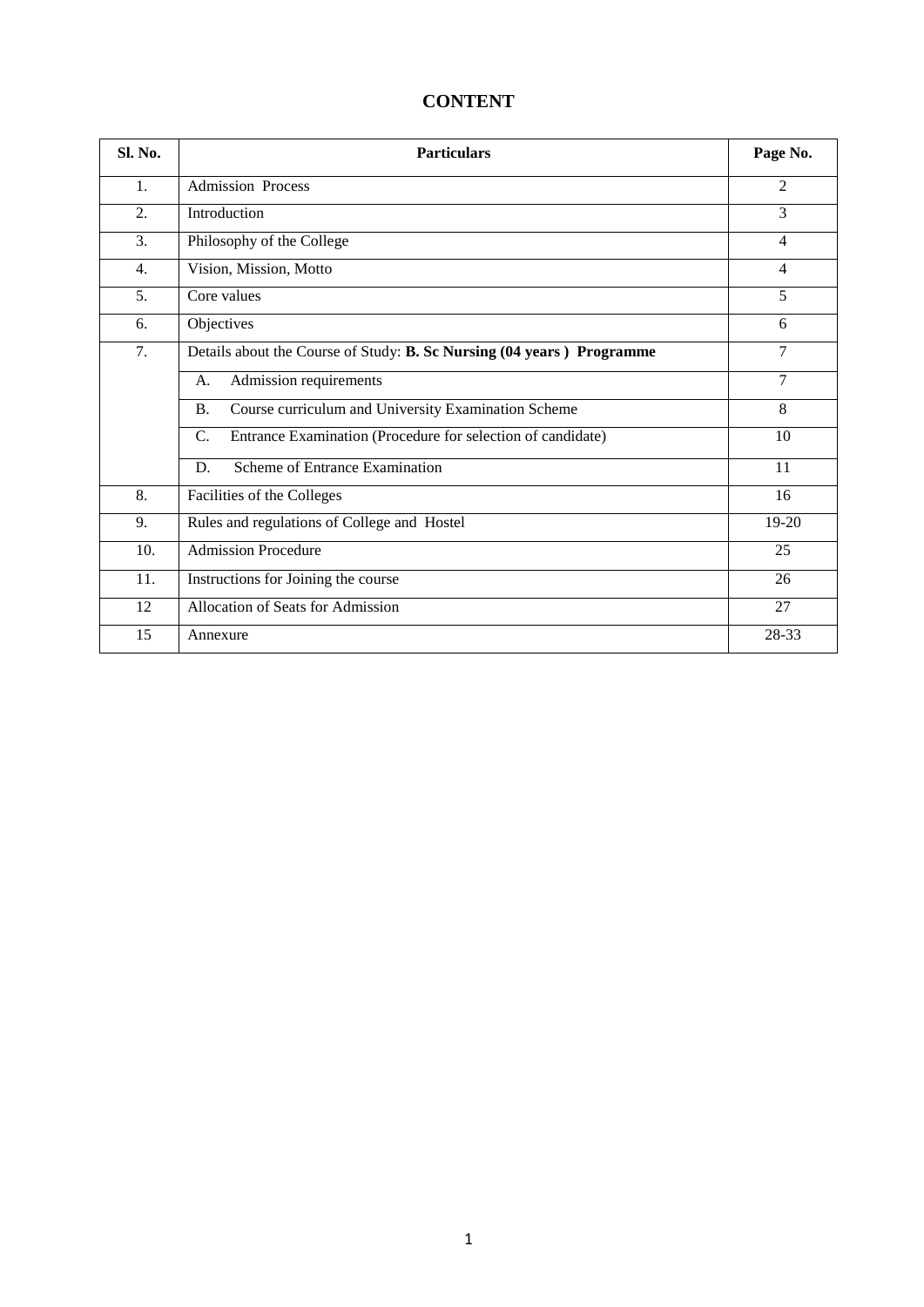#### **1. ADMISSION PROCESS**

#### **Fees for Application form and Prospectus**

| <b>Mode of fees payment</b>                       | : ONLINE ONLY                              |
|---------------------------------------------------|--------------------------------------------|
|                                                   | : $\text{Rs.300/-}$ for SC/ST Categories   |
| Application form and Prospectus for B. Sc Nursing | $\therefore$ Rs. 500/- for General/OBC and |

Prospectus available online from (**[www.vbch.dnh.nic.in](http://www.vbch.dnh.nic.in/)** & **[www.daman.nic.in](http://www.dd.nic.in/)**) : 13/07/2017

Last date for receipt of online application **:**  $12/08/2017$ 

#### **Date and time of Entrance Examination :**

| <b>B.Sc. Nursing:</b>                         | 20/08/2017 (Sunday) from 11.00 am to 1.00pm<br>report to examination center at<br>(students must<br>9.00am for biometric attendance)                                                                                                                           |
|-----------------------------------------------|----------------------------------------------------------------------------------------------------------------------------------------------------------------------------------------------------------------------------------------------------------------|
| <b>Examination Centers</b>                    | : Dadra and Nagar Haveli, Daman, Surat, Junagadh                                                                                                                                                                                                               |
|                                               | and Mumbai                                                                                                                                                                                                                                                     |
| <b>Expected time of declaration of Marks:</b> | Marks obtained in the entrance examination can be.<br>viewed by the candidates in the computer at the<br>end of the computer based entrance examination.<br>Marks scored in the entrance examination will<br>also be displayed within 24 hours on the Website. |

**at Website. [www.vbch.dnh.nic.in](http://www.vbch.dnh.nic.in/)** & **[www.daman.nic.in](http://www.dd.nic.in/)**

| :04/09/2017                  |
|------------------------------|
| : 09/09/2017                 |
| : 11/09/2017                 |
| : First Week of October 2017 |
|                              |

#### **Help desk Support**

Telephone numbers: 0260 2460180

E-mail address: principalsvbch.sil@gmail.com

Telephonic and e mail support will be available between 9am to 5pm on all 7 days till the completion of the examination.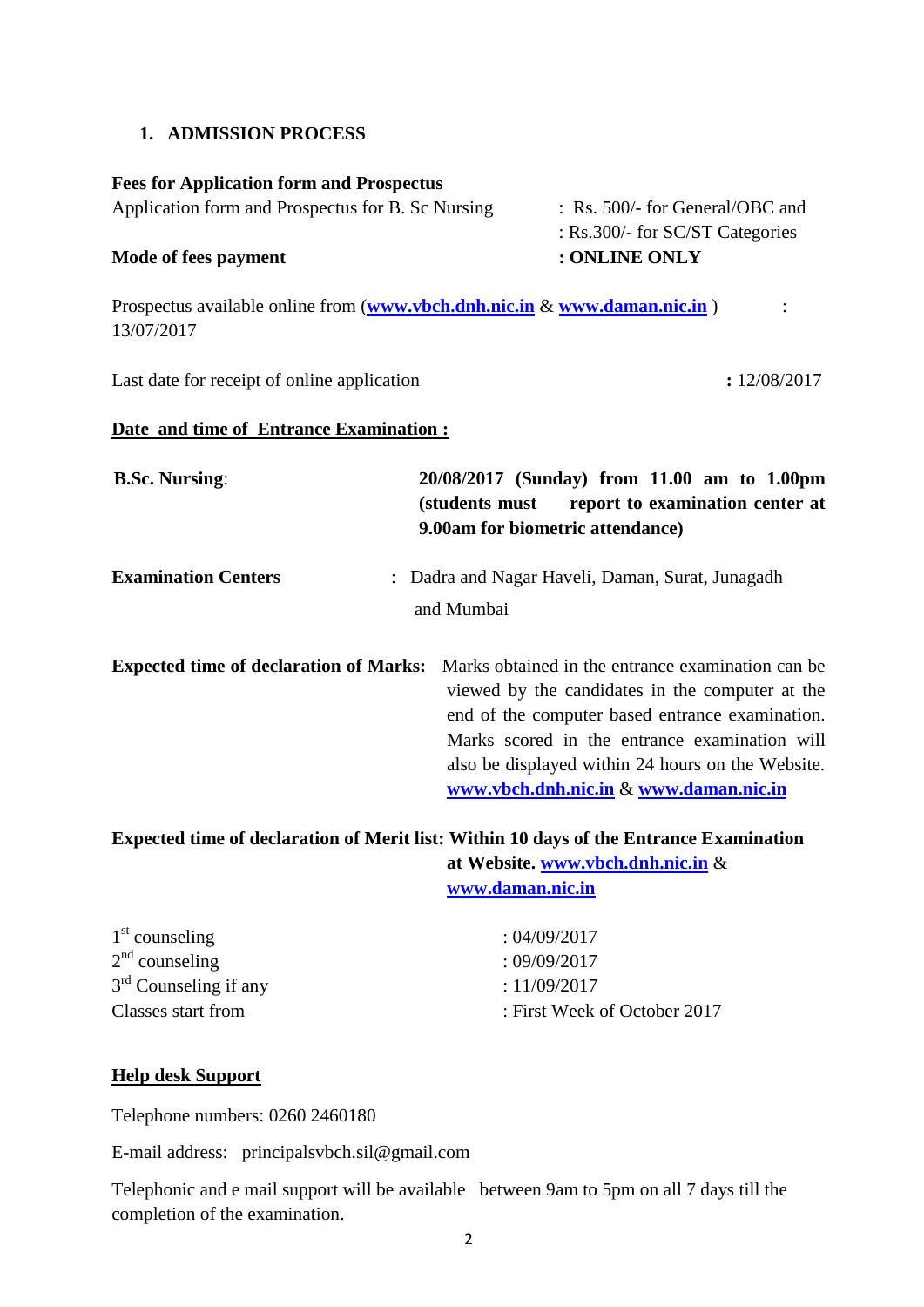#### **2. INTRODUCTION**

The UT Administration of DD & DNH runs the B.Sc Nursing Colleges under the aegis of Directorate of Medical and Health Services, DD and DNH.

2.1. Shri Vinoba Bhave College of Nursing, Silvassa, DNH- 60 seats

2.2. Government College of Nursing Daman, Marwad, Daman- 50 seats

#### **2.1. SHRI VINOBA BHAVE COLLEGE OF NURSING, SILVASSA, DNH**

Shri Vinoba Bhave Civil Hospital, Silvassa earlier known as Cottage Hospital was started in the year 1952 with minimum OPD services and Indoor facility. This hospital after renovation is named as "Shri Vinoba Bhave Civil Hospital, Silvassa, and rededicated to the people on 01/07/ 1999. It is a 316 bedded multi specialty hospital which caters the health needs of population in Dadra & Nagar Haveli and surrounding areas of Gujarat and Maharashtra.

Shri Vinoba Bhave Civil Hospital took an initiative of starting a School of Nursing in the year 2008 with an aim to contribute towards the upliftment of tribal girls through nursing education. The school was upgraded to College of Nursing with Basic B.Sc. Nursing in the year 2013 with an annual intake of 40 students. Seats for Basic B.Sc Nursing programme was enhanced from 40 to 60 and M.Sc. Nursing course was started with an annual intake of 20 seats from 2017. The courses are academically affiliated to Veer Narmad South Gujarat University, Surat and recognized by Gujarat Nursing Council, Ahmedabad and Indian Nursing Council, New Delhi.

#### **2.2. GOVERNMENT COLLEGE OF NURSING DAMAN, MARWAD, DAMAN.**

Government Hospital, Marwad, Daman was started in the year 1952. It is a 170 bedded multi specialty hospital which caters the health needs of population in Daman and surrounding areas of Gujarat. The Directorate of Medical and Health Services took the initiative of starting a College of Nursing at Daman with Basic B.Sc Nursing programme in the year 2017 with an annual intake of 50 students. Admission to the course in the academic year 2017-18 is subjected to approval from regulatory bodies.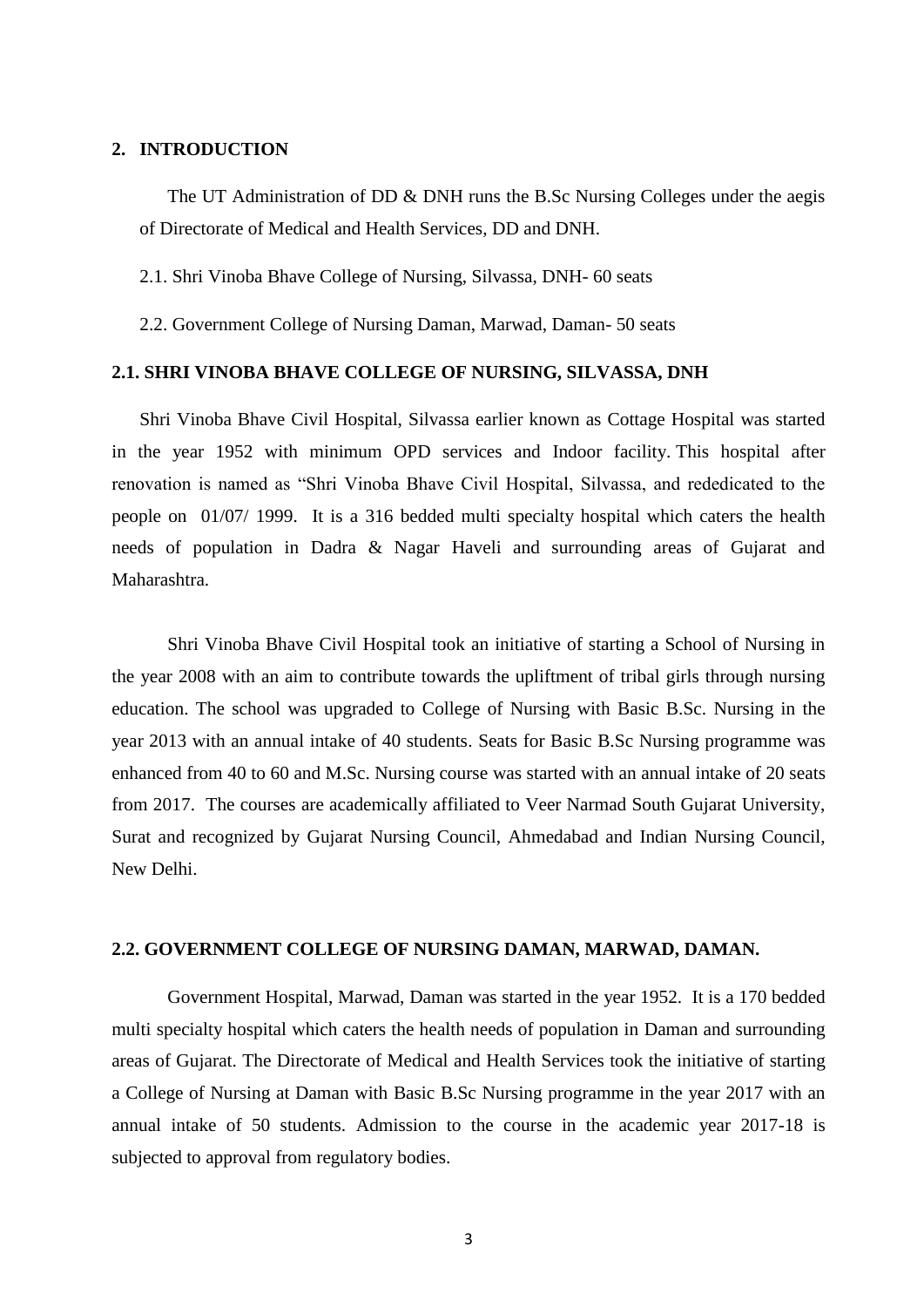The B.Sc Nursing programme is based on sound educational principles which make provision for continued development of the student as an individual, a citizen and a professional nurse. The college aims at providing desirable behavioral changes in the students which are brought about by meaningful experiences within a climate of mutual respect and understanding. The course in the physical and biological sciences helps them to understand the scientific principles of nursing. The study of social and behavioral sciences help them to understand their clients with varied socio-economic and cultural background.

#### **3. PHILOSOPHY OF COLLEGE OF NURSING**

We believe that Nursing Curriculum should be planned according to the health needs of the society to meet the health care challenges by fulfilling educational needs of students for their all round growth and development.

The College also believes that **"EVERY POOR DESERVES THE BEST".** All health care consumers should be treated with respect, dignity and compassion.

The Nursing College faculty believes that learning is self active and is a lifelong continuous process. Both learners and teachers are responsible for collaborative process of teaching and learning. Students are responsible for engaging in learning activities while faculty is accountable for providing suitable opportunities. The college believes that students must be actively involved in the learning process to acquire clinical proficiency and trained to perform various professional roles.

Faculty believes in developing caring relationship with students that promote personal, academic and professional growth. Faculty of this college believes to accept and attend every student as a basic learner, recognizing her potential and treat her accordingly.

Nursing college believes that, on completion of the course students will be able to function as a competent and democratic nursing leader to meet changing health needs of the society and contribute towards the progress of the nursing profession.

#### **4.1. VISION**

To recognize ourselves in the leadership position among the best nursing institutions, as a centre for excellence in nursing education, training, practice and research to meet the challenges pertaining to the human health.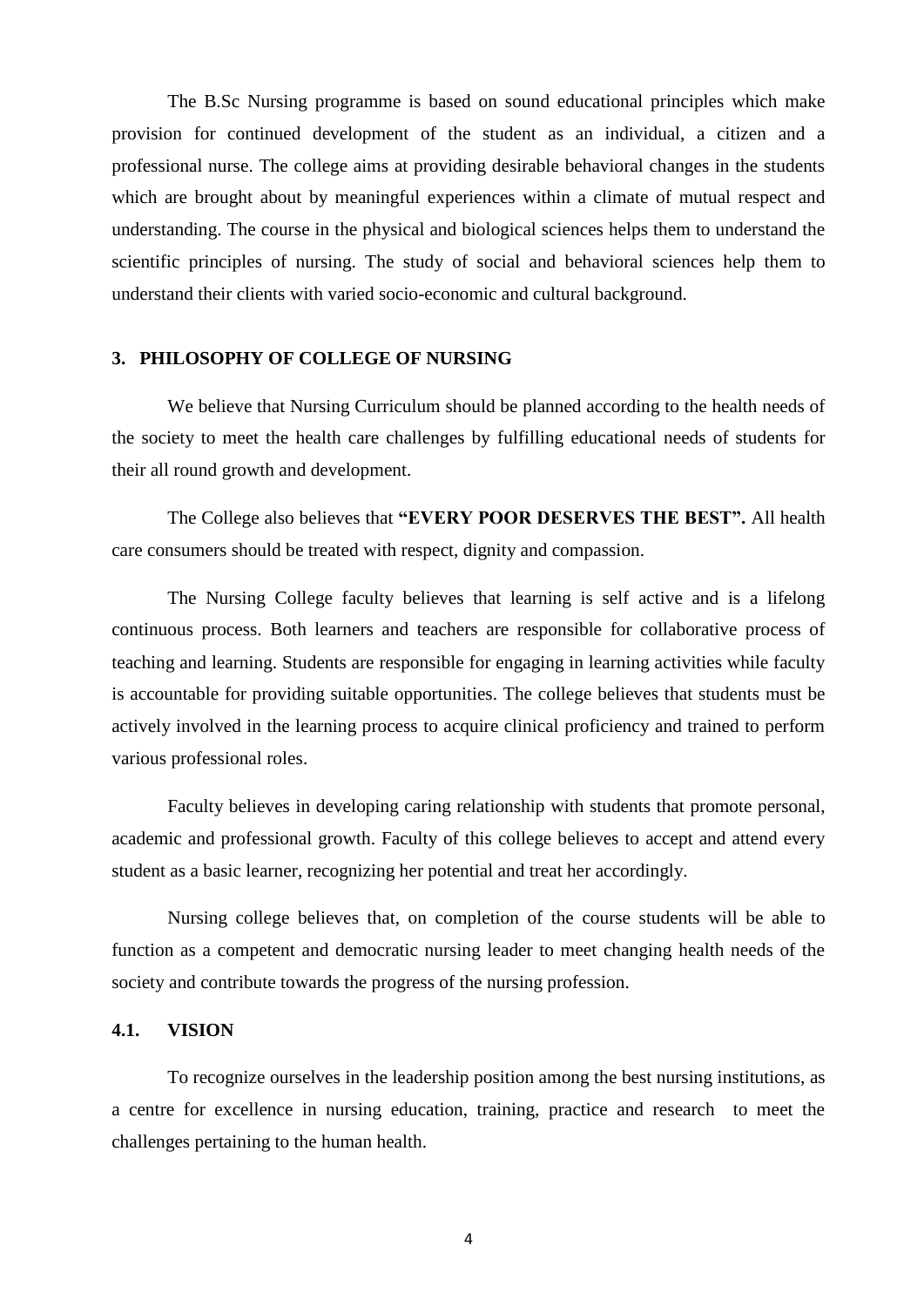#### **4.2. MISSION**

To create a suitable and massive infrastructure to meet the demands and march ahead providing excellent nursing education, adopting new developments into the profession and promote research into nursing practice by following whole heartedly the principles of our mentor 'Ever living Nightingale' in transforming knowledge into practice, through the most cost effective methods to achieve National Health Goals .

#### **4.3. OUR MOTTO**

## **"Service with Humanity" 5. CORE VALUES**

#### **Autonomy:**

Autonomy is about power and control over nursing practice. Greater autonomy for nurses improves patient care, patient satisfaction and elevates the status of the profession.

#### **Accountability:**

Accountability is an inherent confidence as a professional that allows a nurse to take pride in being transparent about the way he or she has carried out their practice. Nurses are personally accountable for their actions and therefore place the emphasis on the development and demonstration of competence in practice.

#### **Compassion:**

Compassion refers to being close to patients and seeing their situation as more than a medical scenario and routine procedure. In nursing, it is the fundamental element of nursing care and reflects the strength of the profession.

#### **Discipline:**

Discipline is course of action leading to a greater goal than the satisfaction of the immediate. Discipline in nursing helps in imparting systematic and standardized care and to develop sense of honor leading to self actualization and self esteem*.*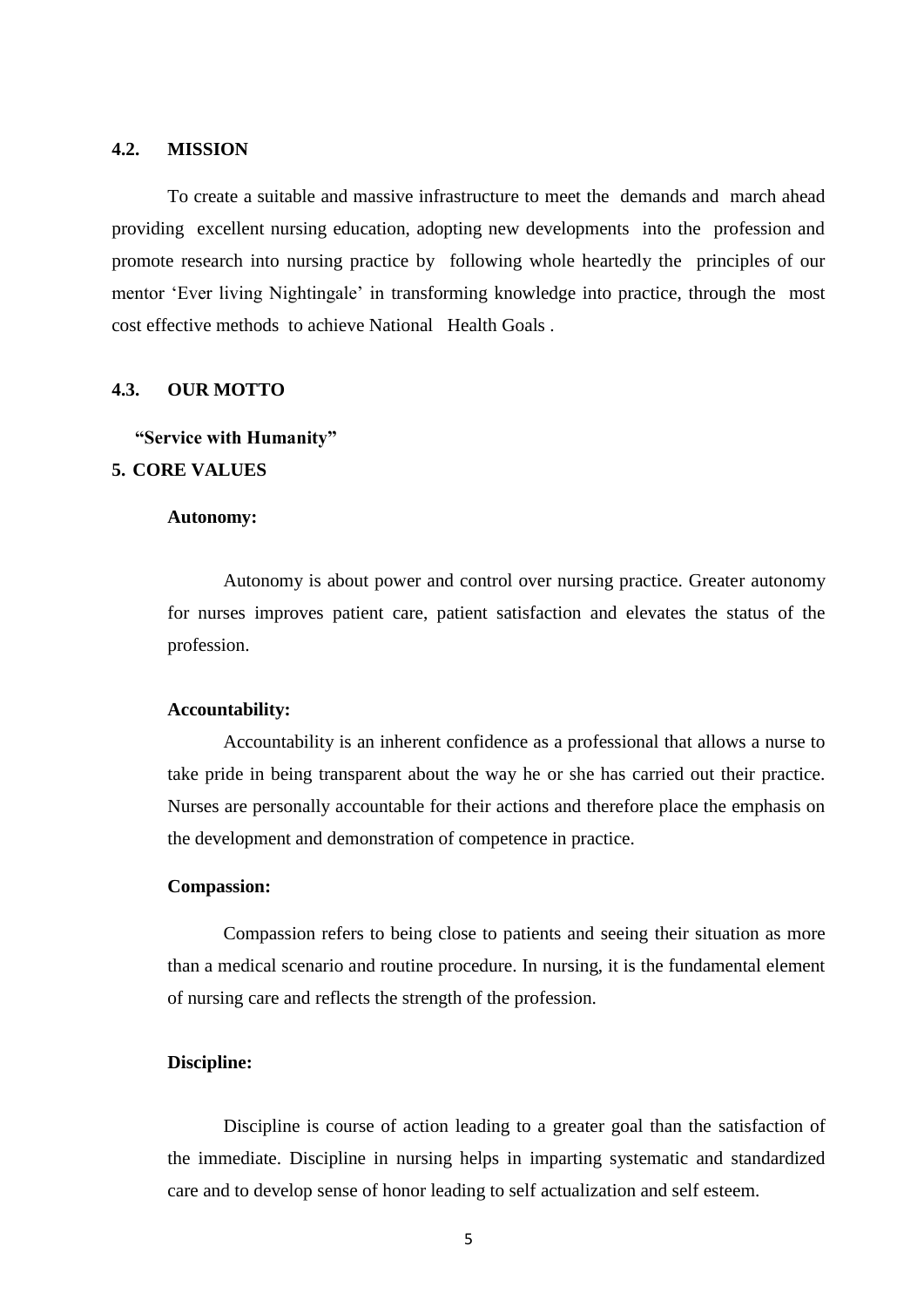#### **Diversity:**

Diversity is being aware of similarities and differences among the diverse clientcare populations in the areas of health and illness. In nursing practice, it is imperative that nurses understand concepts such as culture and multiculturalism and their influence on health and health perceptions, while providing healthcare for the individual as well as the community.

#### **Human Dignity:**

Human dignity is respect for the inherent worth and uniqueness of individuals and populations. In nursing practice, concern for human dignity is reflected when the nurse values and respects all patients, colleagues and other health team members.

#### **Integrity:**

Integrity is an understanding and knowing oneself entirely and completely (physically, mentally, spiritually and emotionally). Nursing professionals need to know and relate to others in a holistic manner; which will serve as the basis for providing quality nursing care by being respectful, honest, ethical and morally justified.

#### **6.1 OBJECTIVES OF B. Sc. NURSING** (Adapted from Indian Nursing Council)

On completion of the four year B.Sc. Nursing program the graduate will be able to:

- a. Apply knowledge from physical, biological, and behavioral sciences, medicine including alternative systems and providing nursing care to individuals, families and communities.
- b. Demonstrate understanding of life style and other factors, which affect health of individuals and groups.
- c. Provide nursing care based on steps of nursing process in collaboration with the individuals and groups.
- d. Demonstrate critical thinking skill in making decisions in all situations in order to provide quality care.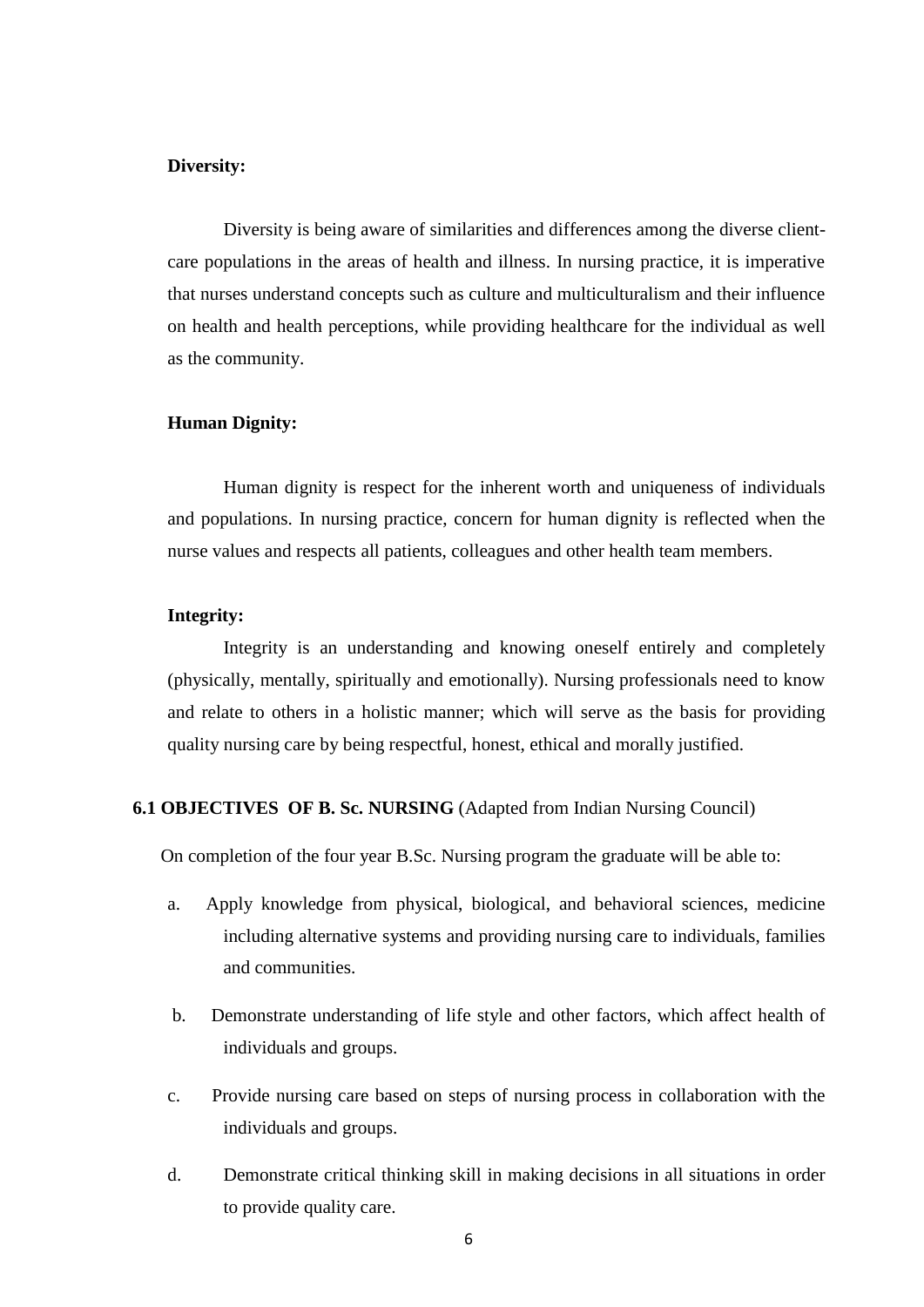- e. Utilize the latest trends and technology in providing health care.
- f. Provide promotive, preventive and restorative health services in line with the national health policies and programmes.
- g. Practice within the framework of code of ethics and professional conduct and acceptable standards of practice within the legal boundaries.
- h. Communicate effectively with individuals and groups, and members of the health team in order to promote effective interpersonal relationships and teamwork.
- i. Demonstrate skills in teaching to individuals and groups in clinical/community health settings.
- j. Participate effectively as members of the health team in health care delivery system.
- k. Demonstrate leadership and managerial skills in clinical/community health settings.
- l. Conduct need based research studies in various settings and utilize the research findings to improve the quality of care.
- m. Demonstrate awareness, interest and contribute towards advancement of self and of the profession

## **7. DETAILS ABOUT THE COURSE OF STUDY:**

1. Basic B. Sc. Nursing: (04) Four years Degree Course

#### 7.1 **Basic B. Sc. Nursing:**

#### **7.1. A. ADMISSION REQUIREMENTS**

- a. The minimum age for admission shall be 17 years on or before  $31<sup>st</sup>$  December of the year of admission and maximum age 35 years, as on  $31<sup>st</sup>$  December of the year of admission.
- b. Minimum educational requirements shall be the passing of Senior School Certificate Examination (10+2), Pre-degree Examination (10+2) OR an equivalent with 12 years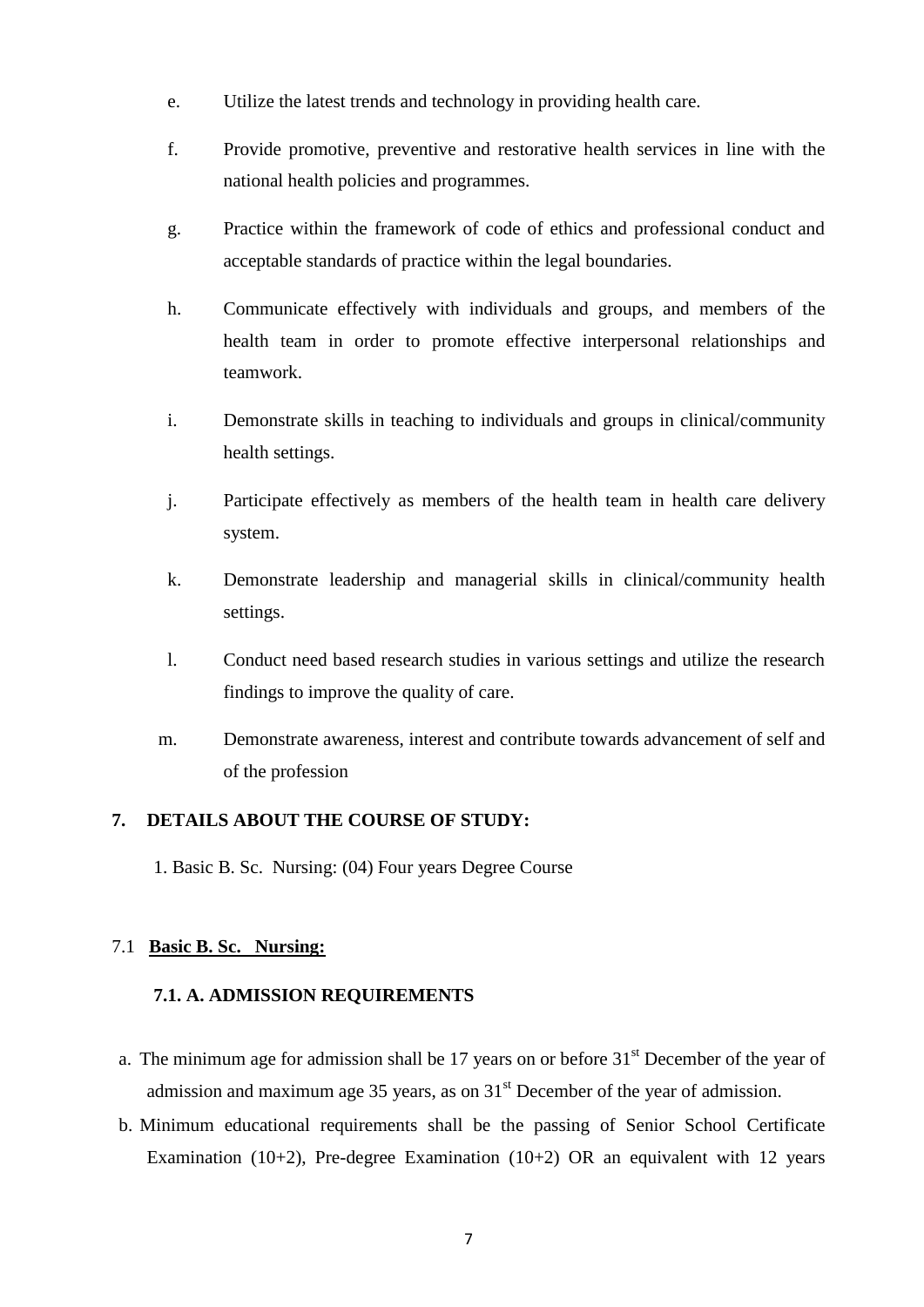schooling from a recognized board or university with science (Physics, Chemistry and Biology) and English.

- c. Candidate should have passed in the subjects of PCB and English individually and must have obtained a minimum of 45% marks taken together in PCB at the qualifying examination, i.e., 10+2. Candidates belonging to SC/ST or other backward classes, the marks obtained in PCB should be 40%.
- **d. Candidate should pass the entrance examination conducted by the institution. The eligibility criteria for passing the entrance examination will be 50th percentile for general and OBC and 40th percentile for SC and ST candidates.**
- e. Candidates with 40 % -50% of lower extremity disability are eligible to apply.
- f. Only Female candidates are eligible.
- g. Candidate shall be medically fit. (All candidates who are reporting for counseling are required to submit **Certificate of Medical Fitness** from Registered Medical Practitioner.)
- h. Implementation of changes with regard to admission process/selection criteria etc. will be incorporated as per INC and University notification issued from time to time.

# **7.1.B. BASIC B.Sc. NURSING COURSE CURRICULUM AND SCHEME OF EXAMINATION (as per INC)**

|                  | <b>FIRST YEAR</b>                  |                |                  |                  |               |                           |              |
|------------------|------------------------------------|----------------|------------------|------------------|---------------|---------------------------|--------------|
|                  | <b>Course of Instruction</b>       |                |                  |                  |               | <b>Assessment</b> (Exams) |              |
| Sr.              | <b>Subject</b>                     | Theory (in     | <b>Practical</b> | <b>Other</b>     | <b>Intern</b> | <b>Exter</b>              | <b>Total</b> |
| No.              |                                    | hrs) (class    | (in hrs)         | $s(\textbf{in})$ | al            | nal                       |              |
|                  |                                    | $&$ Lab)       | (clinical)       | hrs)             |               |                           |              |
| $\mathbf{1}$     | Anatomy & Physiology               | $60 + 60$      |                  |                  | 25            | 75                        | 100          |
| $\overline{2}$   | Nutrition & Biochemistry           | $60 + 30$      |                  |                  | 25            | 75                        | 100          |
| 3                | <b>Nursing Foundation</b>          | $265 + 200$    | 450              |                  | 25            | 75                        | 100          |
| $\overline{4}$   | Psychology                         | 60             |                  | 100              | 25            | 75                        | 100          |
| 5                | Microbiology                       | 60             |                  |                  | 25            | 75                        | 100          |
| 6                | English                            | 60             |                  |                  | 25            | 75                        | 100          |
| $\overline{7}$   | Introduction to Computer           | 45             |                  |                  | 25            | 75                        | 100          |
| 8                | Hindi/Regional language (opt.)     | 30             |                  |                  |               |                           |              |
| <b>Practical</b> |                                    |                |                  |                  |               |                           |              |
| $\mathbf{1}$     | <b>Nursing Foundation</b>          |                |                  |                  | 100           | 100                       | 200          |
|                  | <b>Total Hours: 1480 hrs</b>       | 930            | 450              | 100              |               |                           | 900          |
|                  | <b>SECOND YEAR</b>                 |                |                  |                  |               |                           |              |
| $\mathbf{1}$     | Sociology                          | 60             |                  |                  | 25            | 75                        | 100          |
| $\overline{2}$   | Medical Surgical Nursing -I        | 210            | 720              |                  | 25            | 75                        | 100          |
|                  | Pharmacology,<br>Pathology<br>$\&$ |                |                  |                  | 25            |                           |              |
| 3                | Genetics                           | $45 + 30 + 15$ |                  | 85               |               | 75                        | 100          |
| 4                | Community Health Nursing -I        | 90             | 135              |                  | 25            | 75                        | 100          |
|                  | Communication and<br>Education     |                |                  |                  | 25            |                           |              |
| 5                | Technology                         | $60 + 30$      |                  |                  |               | 75                        | 100          |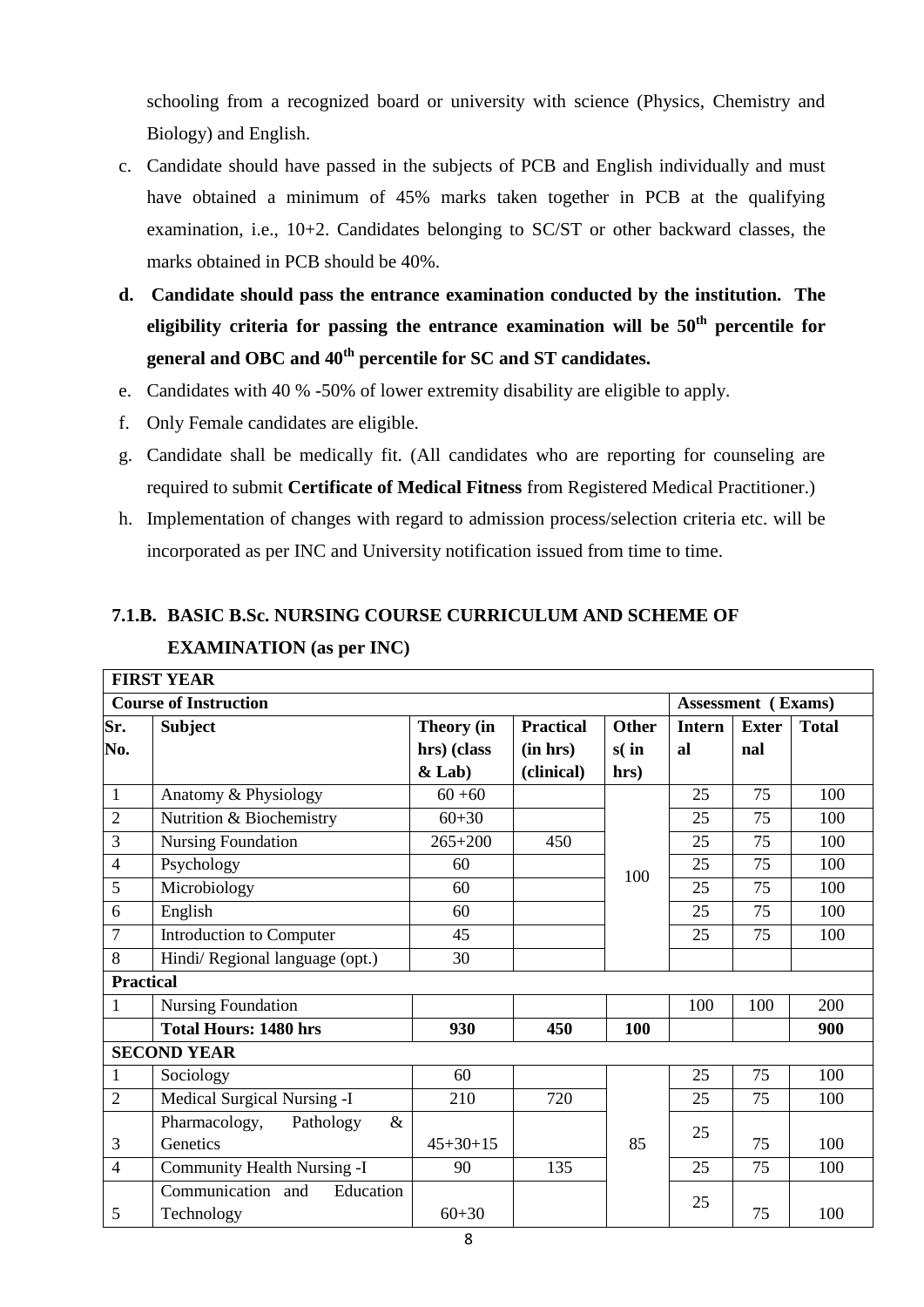| <b>Practical</b>  |                                         |           |      |     |     |     |     |
|-------------------|-----------------------------------------|-----------|------|-----|-----|-----|-----|
| $\mathbf{1}$      | Medical Surgical Nursing-I              |           |      |     | 100 | 100 | 200 |
|                   | <b>Total Hours: 1480 Hrs</b>            | 540       | 855  | 85  |     |     | 700 |
|                   | <b>THIRD YEAR</b>                       |           |      |     |     |     |     |
| 1                 | Medical Surgical Nursing -II            | 120       | 270  |     | 25  | 75  | 100 |
| $\overline{2}$    | <b>Child Health Nursing</b>             | 90        | 270  | 100 | 25  | 75  | 100 |
| 3                 | <b>Mental Health Nursing</b>            | 90        | 270  |     | 25  | 75  | 100 |
| $\overline{4}$    | <b>Nursing Research and Statistics</b>  | 45        | 45   |     | 25  | 75  | 100 |
| <b>Practicals</b> |                                         |           |      |     |     |     |     |
| $\mathbf{1}$      | Medical Surgical Nursing -II            |           |      |     | 50  | 50  | 100 |
| $\overline{2}$    | <b>Child Health Nursing</b>             |           |      |     | 50  | 50  | 100 |
| 3                 | <b>Mental Health Nursing</b>            |           |      |     | 50  | 50  | 100 |
|                   | <b>Total Hours: 1300 Hrs</b>            | 345       | 855  | 100 |     |     | 700 |
|                   | <b>FOURTH YEAR</b>                      |           |      |     |     |     |     |
| $\mathbf{1}$      | Midwifery and Obstetrical Nursing       | 90        | 180  |     | 25  | 75  | 100 |
| $\mathbf{2}$      | Community Health Nursing - II           | 90        | 135  |     | 25  | 75  | 100 |
| 3                 | <b>Management of Nursing Services</b>   | $60 + 30$ | 315  |     | 25  | 75  | 100 |
|                   | & Education                             |           |      |     |     |     |     |
|                   | <b>Internship (integrated practice)</b> |           |      |     |     |     |     |
|                   | Midwifery and Obstetrical Nursing       |           | 240  |     |     |     |     |
|                   | <b>Community Health Nursing</b>         |           | 195  |     |     |     |     |
|                   | Medical surgical nursing                |           | 430  |     |     |     |     |
|                   | Child Heath nursing                     |           | 145  |     |     |     |     |
|                   | Mental Health nursing                   |           | 95   |     |     |     |     |
|                   |                                         |           |      |     |     |     |     |
| <b>Practicals</b> |                                         |           |      |     |     |     |     |
| 1.                | Midwifery and Obstetrical Nursing       |           |      |     | 50  | 50  | 100 |
| 2.                | <b>Community Health Nursing</b>         |           |      |     | 50  | 50  | 100 |
|                   | <b>Total Hours: 2090 Hrs</b>            | 270       | 1735 | 85  |     |     | 600 |

\**Project work to be carried out during Third year.*

N.B.:

- 1. Internship means 8 hours of integrated clinical duties in which 2 weeks of evening and night duties are included.
- 2. Internship would be carried out as 8 hours per day @ 48 hours per week.
- 3. Students during internship will be supervised by nursing teachers
- 4. Fourth year final examination will be held only after completing internship.
- 5. Anatomy & Physiology Question paper will consist of Section-A Anatomy of 37 Marks and Section-B Physiology should be of 38 marks.
- 6. Nutrition & Biochemistry Question paper will consist of Section –A Nutrition of 45 Marks and Section –B of Biochemistry of 30 Marks.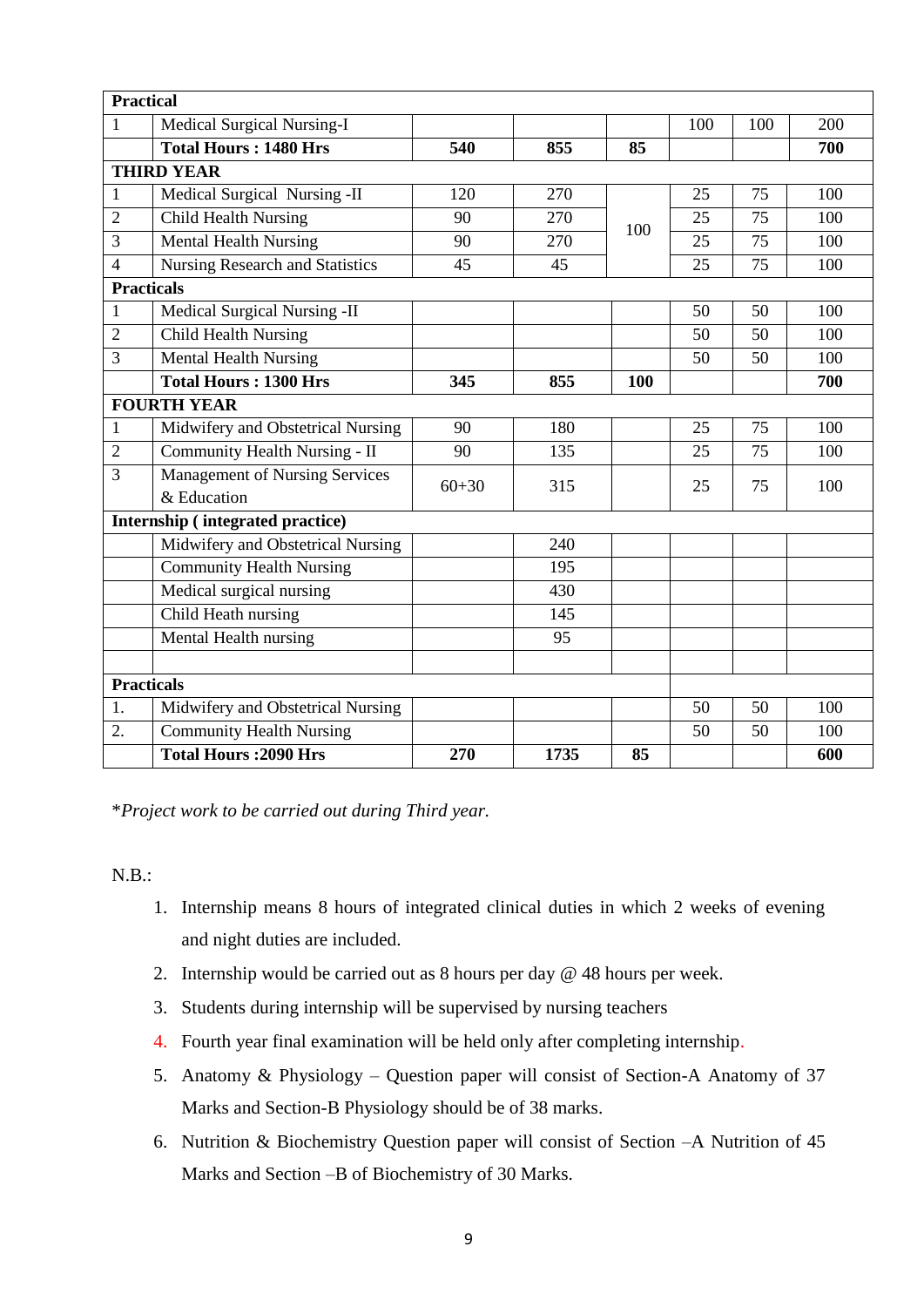- 7. Pharmacology, Genetics, Pathology: Section –A of Pharmacology with 38 Marks, Section –B of Pathology of 25 and Genetics with 12 Marks.
- 8. Nursing Research & Statistics Nursing research should be of 50 marks and statistics of 25 Marks.
- 9. Minimum pass marks shall be 40% for English only.
- 10. Theory and practical Exam for Introduction to computer to be conducted as college exam and marks to be send to the University for inclusion in the marks sheet.
- 11. Minimum Pass marks shall be 50% in each of the theory and practical paper separately.
- 12. A candidate has to pass in internal and external examination separately in each of the paper in the entire Nursing program.
- 13. A candidate must have minimum of 80% attendance (irrespective of the kind of absence) in theory and practical in each subject for appearing university examination.
- 14. A candidate must have 100% attendance in each of the practical areas before the award of degree.
- 15. A candidate has to pass in theory and practical exam separately in each of the paper.
- 16. If a candidate fails in either theory or practical paper she has to reappear for both the papers (Theory and practical)
- 17. Examination and declaration of result would be within the academic year. The maximum period to complete the course successfully should not exceed 8 years.
- 18. One internal and one external examiner should jointly conduct practical examination for each student.

# **7.1. C. ENTRANCE EXAMINATION (PROCEDURE FOR SELECTION OF CANDIDATES):-**

- 1. The seats will be filled strictly based on the merit list on the basis of marks secured in the entrance examination.
- 2. The entrance examination will be computer based, held at specified centers of: Dadra and Nagar Haveli, Daman, Surat, Junagadh and Mumbai
- 3. The Entrance Examination will be in English language only.
- 4. List of the candidates and their entrance examination centers will be displayed on the college web site five days before the scheduled date of entrance examination.
- 5. Admit Cards for the entrance examination can be downloaded from the website five days before the scheduled date of entrance examination by using login id and password.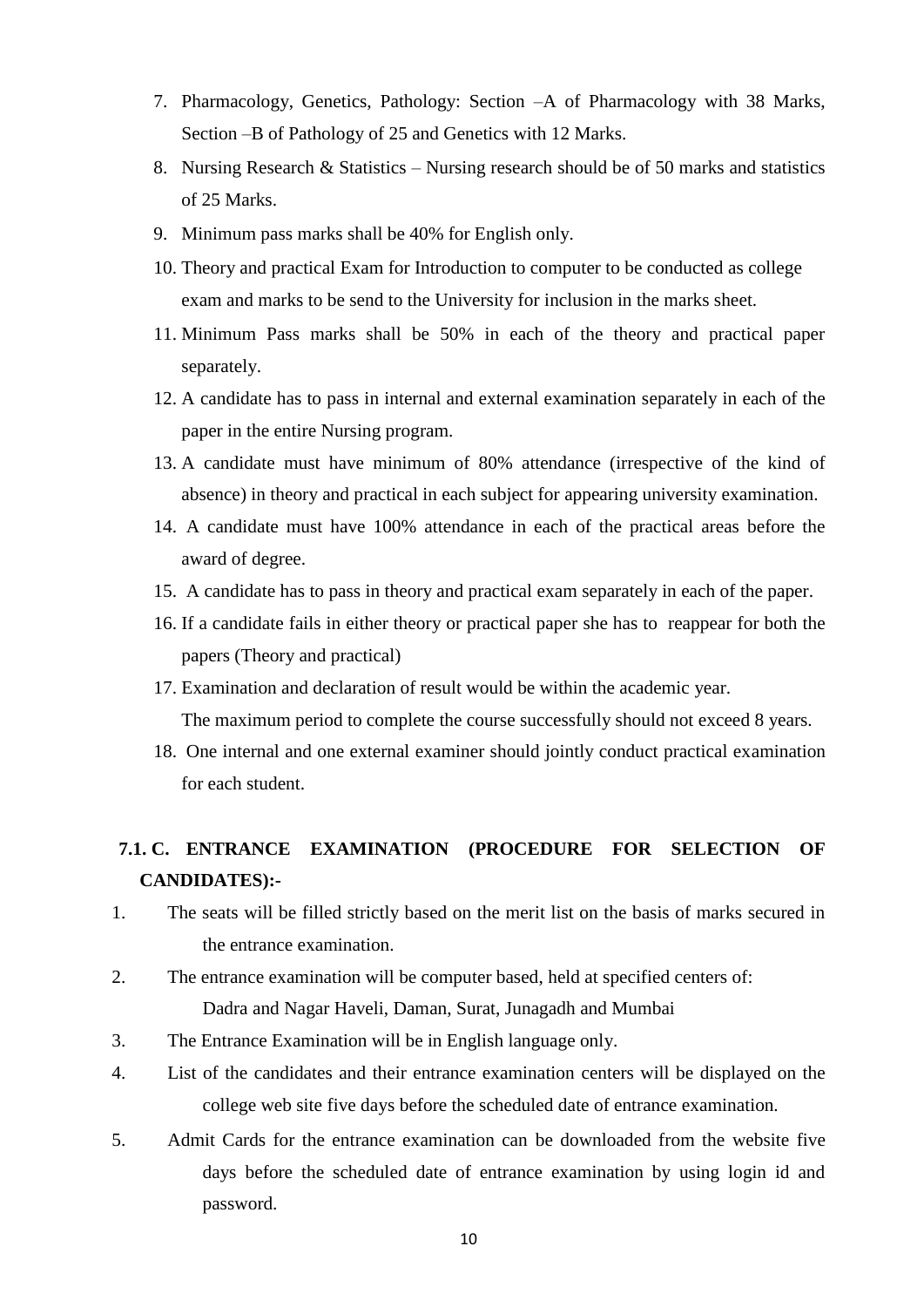- 6. No assistance will be given to the candidates on the day of entrance examination.
- 7. Students who do not know how to write computer based entrance examination / students who wants to practice computer based entrance examination may take up a mock test of the entrance examination which will be available in the web site **[www.vbch.dnh.nic.in](http://www.vbch.dnh.nic.in/)** & **[www.daman.nic.in.](http://www.dd.nic.in/)**. The students need to use their login id and password for writing mock test.
- 8. In case of two or more candidates belonging to the same category obtaining equal marks in the entrance examination, their merit will be determined in order of preference as under.
	- i. Candidate obtaining higher percentage of marks (aggregate) in the 10+2 or equivalent examinations.
	- ii. Candidates obtaining higher marks in the subjects Physics, Chemistry, Biology (PCB) of 10 +2 standard or equivalent examinations shall be placed higher for merit.
	- iii. Candidates obtaining higher marks in the subject Biology of 10+2 or equivalent examinations.
	- iv. Candidate older in age.

#### **7.1. D. SCHEME OF ENTRANCE EXAMINATION**

(a) The Scheme of Entrance Examination is as under: One paper of two (02) hours duration and consisting of five parts containing objective type (Multiple Choice) questions in the following subjects.

| Part         | <b>Subject</b>    | <b>Marks</b> |
|--------------|-------------------|--------------|
| A            | Physics           | 20           |
| B            | Chemistry         | 20           |
| $\mathsf{C}$ | Biology           | 20           |
| D            | General Knowledge | 20           |
| E            | English           | 20           |
| <b>TOTAL</b> |                   | 100          |

(b). The general standards of entrance examination will be based on  $11<sup>th</sup>$  (40% of questions) and  $12<sup>th</sup>$  (60% of questions) class under the 10+2 scheme or an equivalent examination of an Indian Board/University.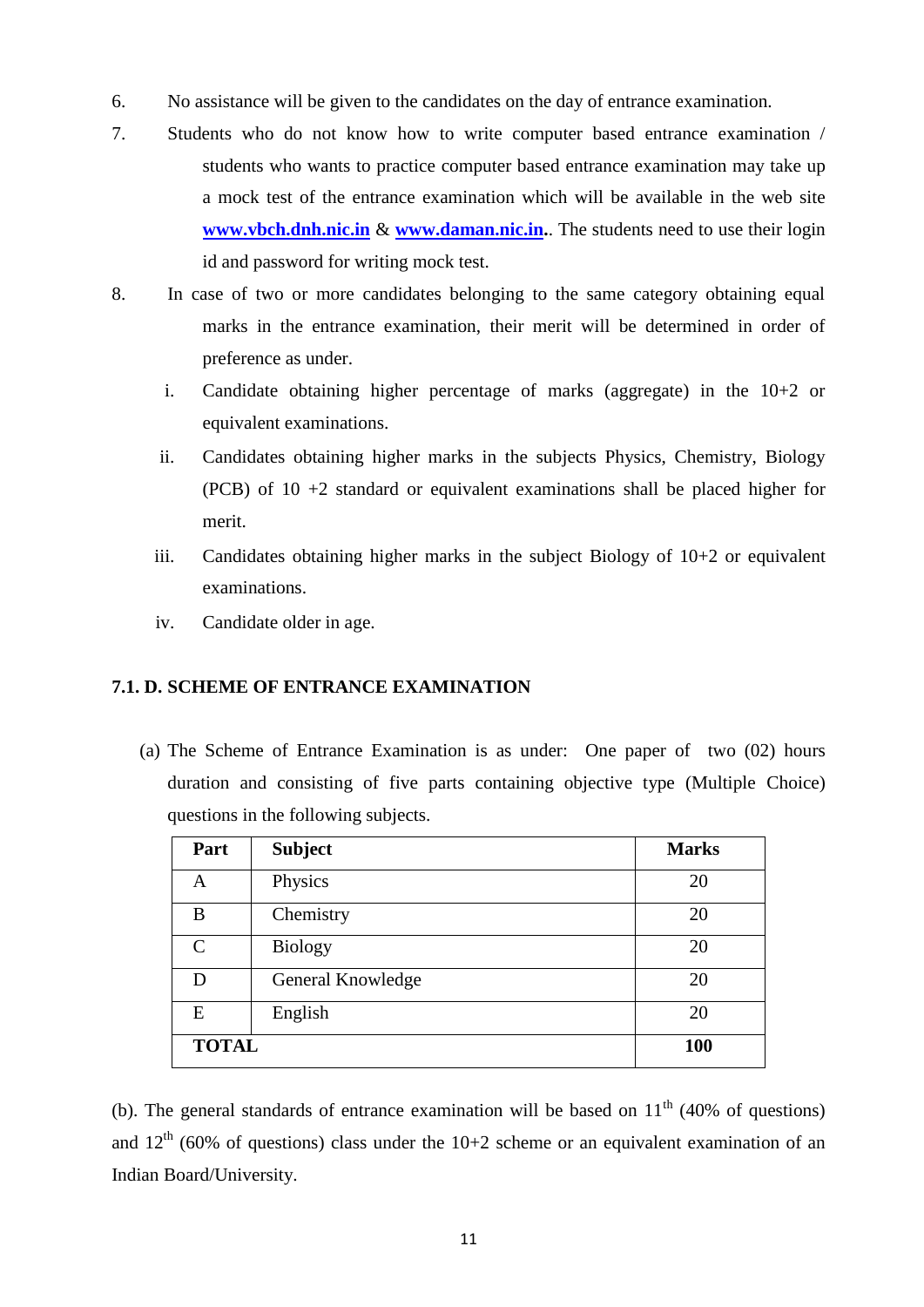# **7.3. IMPORTANT INSTRUCTIONS FOR FILLING THE COMPUTER BASED APPLICATION FORM AND APPEARING THE ENTRANCE EXAMINATION:-**

- Before applying, candidates are advised to go through the admission instructions given therein the website **[www.vbch.dnh.nic.in](http://www.vbch.dnh.nic.in/)** & **[www.daman.nic.in](http://www.dd.nic.in/)** carefully and then fill in the application form and upload the required documents mentioned in the application form.
- Applications will be accepted **only through online mode.** The last date for receiving on line application will be 12.08.2017
- Candidates may call the helpline number 0260- 2640180 for any queries related to the filling of application form.

# **DOCUMENTS REQUIRED FOR FILLING THE COMPUTER BASED APPLICATION (SCANNED COPIES FOR UPLOADING ALONG WITH THE APPLICATION)**

#### **FOR B. Sc. NURSING APPLICATION**

- a. Matriculation mark sheet and Passing Certificate of high school including the page which mentions the date of birth
- b. Mark sheet and passing certificate of  $(10+2)$  / Intermediate/ICSC/ Pre degree examination (10+2) or an equivalent 12 years schooling from a recognized board or university
- c. Recent color passport size photograph
- d. Signature of the candidate
- e. Caste certificate
- f. Recent Non creamy layer certificate for OBC candidate
- g. Domicile certificate for Dadra & Nagar Haveli and Daman &Diu candidates
- h. Medical certificate for physically handicapped candidates

#### **Last date of receipt of applications: 12/08/2017**

- If a candidate is found to have furnished false information or certificate etc. or to have concealed some information in her application, her candidature for examination / admission will be cancelled.
- Incomplete or unsigned applications will be summarily rejected.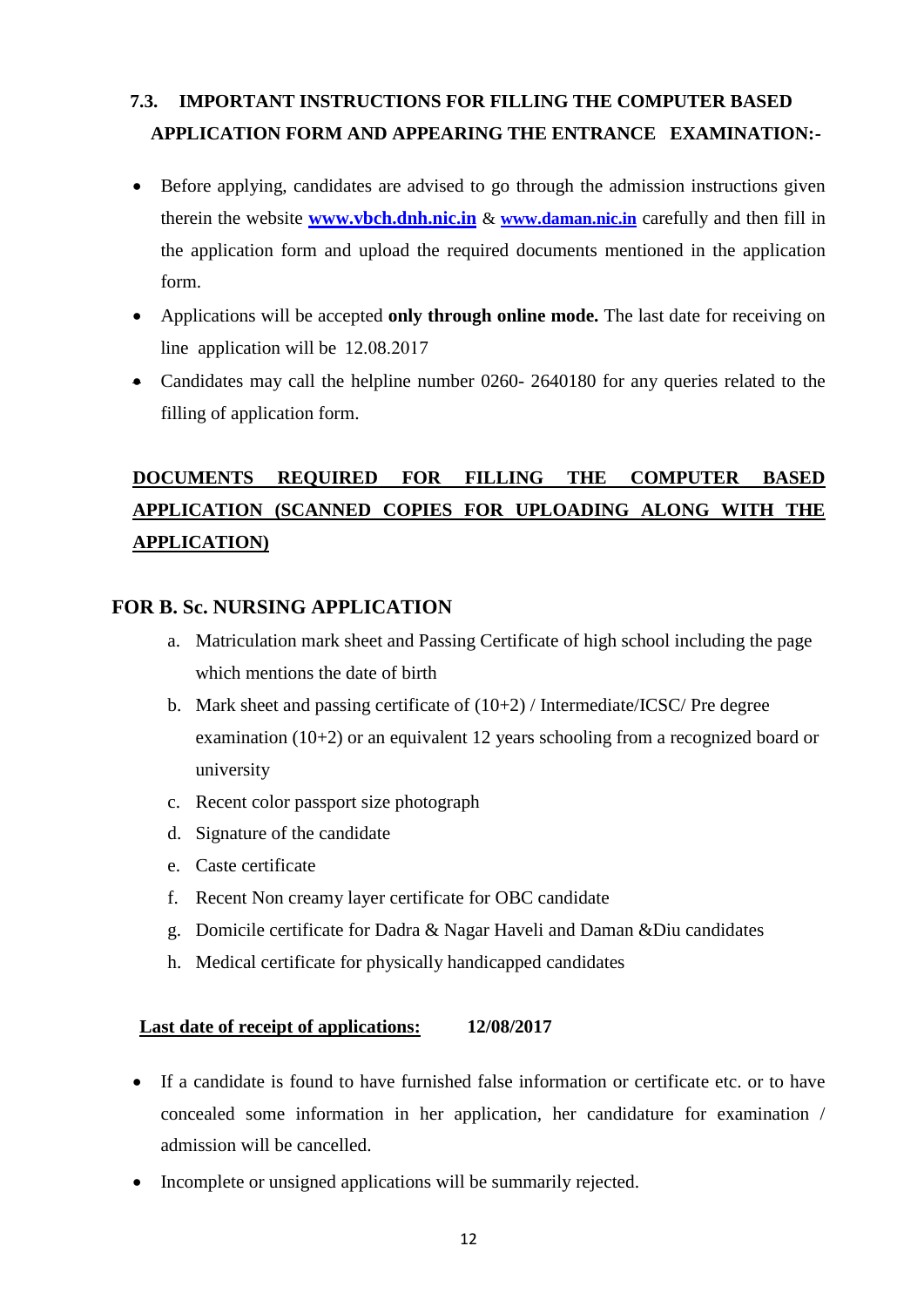- Institute will not be responsible for any delay in the online applications. Therefore candidates are advised to submit their application well in time instead of waiting for the last date.
- Incomplete applications will not be entertained and no correspondence will be made in this regard.
- The candidates belonging to Scheduled Castes/Tribes/OBC are required to furnish a valid certificate from the Mamlatdar. **(need to be uploaded along with computer based application )**
- **No request for a change in category (General, SC, ST, and OBC) applied for is entertained after the submission of the online application**.
- No TA/ DA will be paid for attending the Entrance examination / Interview / Counseling.
- If ineligibility of a candidate is detected at any stage, her candidature for admission will be cancelled.
- The candidates should report at the examination centre **02 hours** before the commencement of examination for biometric attendance.
- No candidate should carry any textual material, printed or written, bits of papers or any other material except the admit card (without envelope) inside the examination center. If a candidate is found to be copying / conversing with other candidates, to have in his/ her possession papers, notes or books she will be disqualified from taking that examination and the next one or two such examinations according to the nature of offence.
- Candidate should not bring cell phones, pagers, calculators, digital diaries or any electronic gadgets. These are strictly prohibited inside the examination center.
- The candidate must not obtain or give or attempt to obtain or to give irregular assistance to any kind during the examination.
- Any attempt to note down questions during the examination will be viewed very seriously and invite severe punishment.
- Result of the entrance examination shall be available at institute's website
- Rules are subjected to change in accordance with decision of the institute and INC notifications taken from time to time.
- Any dispute in regard to any matter referred to herein shall be subject to the jurisdiction of DNH Civil Court and Daman Civil court.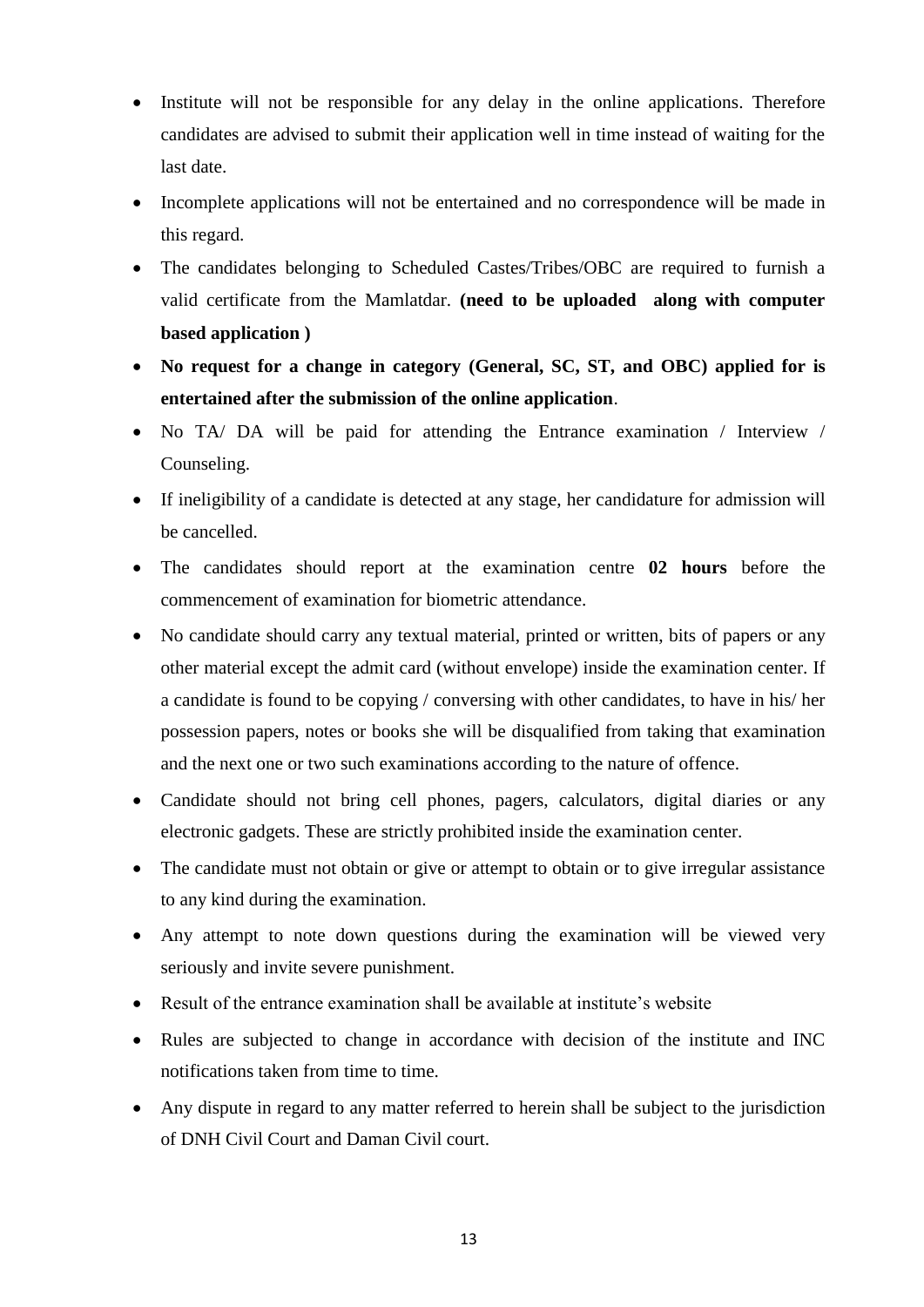#### **7.4 COUNSELING AND ADMISSION DETAILS:**

# **Counselling for admission to BSc Nursing for both the colleges will be done at Shri Vinoba Bhave College of Nursing, Silvassa.**

- **List of candidates for the first, second and third counseling will be displayed on institution web site [\(www.vbch.dnh.nic.in](http://www.vbch.dnh.nic.in/)** & **[www.daman.nic.in](http://www.dd.nic.in/)**) **and Shri Vinoba Bhave College of Nursing notice board.**
- **If the candidates fail to report for counseling on the given date, the admission stands cancelled. No further communication in this regard will be entertained.**
- **Each candidate is responsible to see the selection list put up on the college notice board or institution web site [\(www.vbch.dnh.nic.in](http://www.vbch.dnh.nic.in/)** & **[www.daman.nic.in](http://www.dd.nic.in/)) as per the date listed below.**
- **The first counseling will be held on: 04/09/2017**

Parents and selected candidates will report to the office of Shri Vinoba Bhave College of Nursing, Silvassa, at **9.00 am** on the day of counseling.

The candidate has to appear with all the original documents at the time of counseling

#### **Waiting List**

The candidates on the waiting list if selected based on the availability of vacant seats will attend the counseling in the college office on the date and time mentioned. The seats, if available, shall be offered to the candidates on merit.

The list of candidates for the second counseling from the waiting list will be displayed on institution web site (**[www.vbch.dnh.nic.in](http://www.vbch.dnh.nic.in/)** & **[www.daman.nic.in](http://www.dd.nic.in/)**) and notice board on 06.09.2017

#### **Second Counseling for vacant seats (if any) will held on 09/09/2017**

The list of candidates for the third if any counseling from the waiting list will be displayed on institution web site (**[www.vbch.dnh.nic.in](http://www.vbch.dnh.nic.in/)** & **[www.daman.nic.in](http://www.dd.nic.in/)**) and notice board on 10.09.2017

**Third counseling if any will be held on 11/09/2017**

**Classes will be commencing in the first week of October 2017**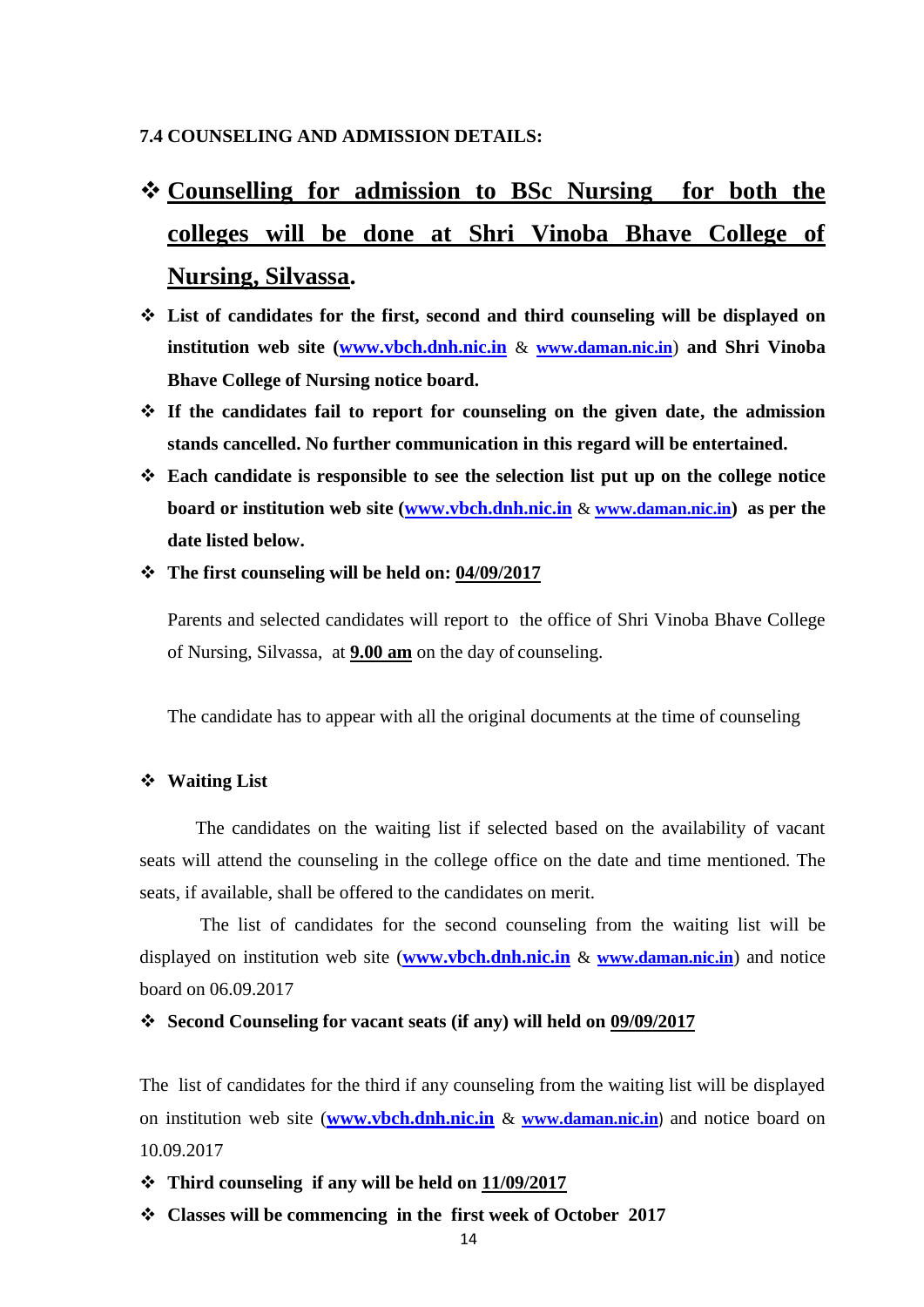#### **Admission**

**Candidates would be admitted on the day of counseling. The selected candidates need to pay the fees and submit their original documents on the day of counseling itself, failing which her selection will be treated as cancelled and seat will be offered to the next candidates on the merit/waiting list.**

#### **Joining Time**

Selected candidates must join their respective course on the said date(s) of counseling. No extension in joining shall be granted. **The selection of those candidates who fail to join by the stipulated date shall automatically stand cancelled and no correspondence shall be entertained.** The institute takes no responsibility of intimating for cancellation of seats.

**Last date for any vacant seat admission is 30th October 2017 till 05.00 pm. No admissions will be made after 30th October 2017 evening if the seats remain vacant.**

#### **Medical Examination**

Medical fitness will be pre-condition for admission for all candidates. The candidates will be also medically examined by a Medical Board, constituted by the Institute to determine their medical fitness. (Annexure)

 **Candidates with 40% -50% of lower extremity disability need to upload the disability certificate along with the application form.** 

i**. The disability certificate should be produced by a duly constituted and authorized Medical Board of the State or Central Govt. Hospitals / Institutions.**

ii. The candidate should also appear before a Medical Board of SVBCH and obtain a valid Disability Certificate prior to admission.

iii. The suitability of the candidate against her disability will be assessed against the patient safety norms for due certification by the Medical Board.

iv. The decision of the SVBCH Medical Board is final in this regard.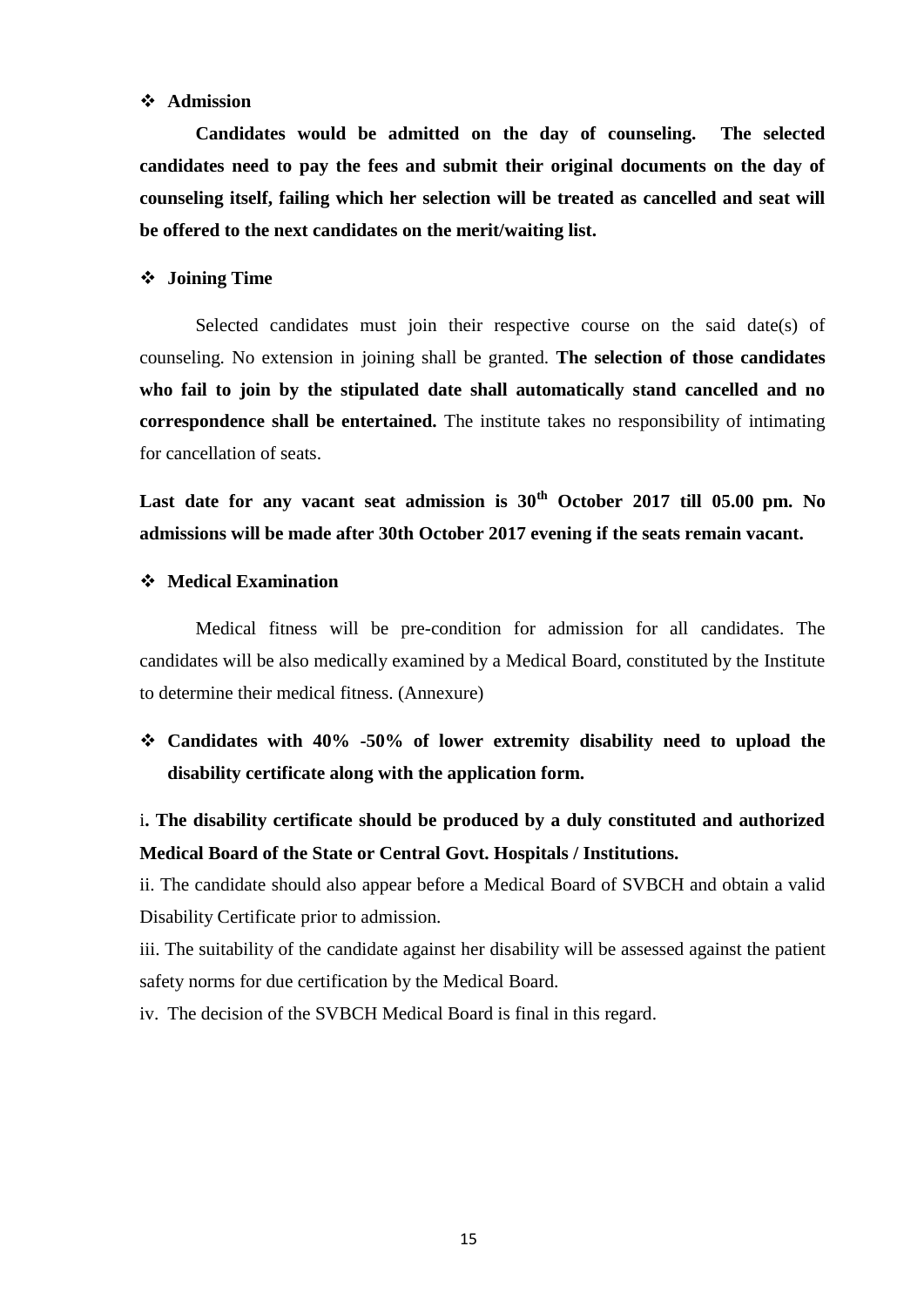| S.             | <b>Detail of fees</b>                                                            | <b>Basic B. Sc. Nursing</b>    |            |                   |              |
|----------------|----------------------------------------------------------------------------------|--------------------------------|------------|-------------------|--------------|
| No.            |                                                                                  |                                | II Yr      | <b>III</b> Yr     | <b>IV Yr</b> |
| $\mathbf{1}$   | <b>Tuition Fee</b>                                                               | 1000                           | 1000       | 1000              | 1000         |
| $\overline{2}$ | Security / caution money (interest free<br>refundable after successful training) | 1000                           |            |                   |              |
| 3              | Registration Fee (only at the time of<br>admission)                              |                                |            |                   |              |
| $\overline{4}$ | Examination Fee (per annum)                                                      | AS PER UNIVERSITY              |            |                   |              |
|                | *HOSTEL CHARGES (Subject to Change) :-                                           |                                |            |                   |              |
| 5              | Hostel Rent (per annum) per head                                                 | <b>NIL</b>                     | <b>NIL</b> | <b>NIL</b>        | <b>NIL</b>   |
| 6              | Hostel Security (interest free, refundable                                       |                                |            |                   |              |
|                | after successful training, provided no                                           | 1000                           |            |                   |              |
|                | any damage has been made to hostel)                                              |                                |            |                   |              |
| $\overline{7}$ | Hostel Fund on admission (one times)                                             | 1000                           |            |                   |              |
| 8              | University Fee                                                                   |                                |            | AS PER UNIVERSITY |              |
| 9              | <b>Students Nurses Association Fund</b>                                          | 1200                           | 1200       | 1200              | 1200         |
| 10             | Mess Fees/Month (Subject To Change)                                              | 2000                           | 2000       | 2000              | 2000         |
| 11             | <b>Other Fees</b>                                                                | (Time To Time as per INC, GNC, |            |                   |              |
|                |                                                                                  | University & UT Administration |            |                   |              |
|                |                                                                                  | Rules)                         |            |                   |              |
|                | <b>TOTAL Excluding Mess Fee</b>                                                  | 5700                           | 2200       | 2200              | 2200         |

#### **7.5.A FEES AND OTHER DUES (PER ANNUM) FOR BASIC B. Sc. NURSING:**

## **\* HOSTEL ACCOMMODATION IS COMPULSORY FOR ALL THE STUDENTS.**

#### **8. FACILITIES OF THE COLLEGE**

#### **8.1 Physical Facilities:**

#### **8.1.A Shri Vinoba Bhave College of Nursing, Silvassa.**

College has its own well planned building and is associated with 316 bedded Shri Vinoba Bhave Civil hospital located within the campus, to enable the nursing students to acquire knowledge through clinical experience. Students are also posted in rural health centers for their community experience.

#### **8.1.B. Government College of Nursing, Daman**

College has its own building within the campus of Government Hospital Marwad and is associated with 170 bedded Government Hospital, Marwad, Daman 45 bedded Community Health Center at Moti Daman and 30 bedded Primary Health Center at Kachigam and two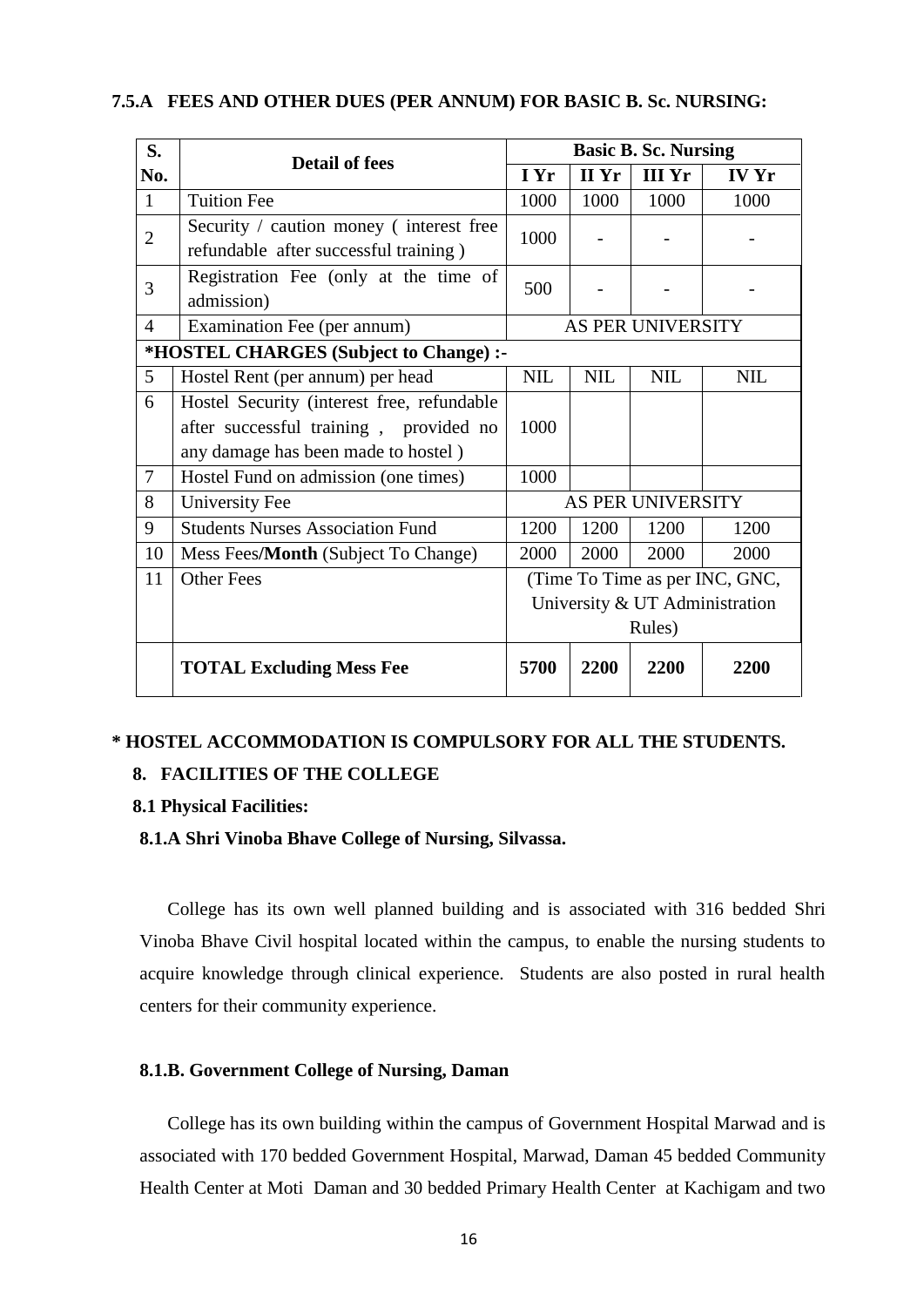Primary Health Centers at Dhabel and Bhimpur, to enable the nursing students to acquire knowledge through clinical experience.

#### **8.2 Ragging free environment**

 As per the **University Grants Commission Act, 1956, Ragging is strictly prohibited inside the campus** and Anti Ragging Affidavit (Annexure -2) will be taken once admission is confirmed.

#### **8.3 Library**

 Well furnished spacious library with adequate number of books and journals with all the modern facilities including E- learning is available for the students within the campus.

#### **8.4 Hostel**

- Well furnished hostel and mess facilities are provided for the students within the campus.
- $\triangle$  Students are to abide by hostel rules and regulations otherwise they shall be expelled from the hostel and debarred for re-entry in the hostel.
- Application form for admission to hostel and Rules & Regulations governing stay in hostel can be obtained from the college office on payment of Rs.10/-

#### **8.5 Uniform**

 A distinct dress code for the students of all courses, with a sole objective to instill a sense of uniformity and also to inculcate the culture and values in them.

#### **8.6 Cafeteria**

 $\triangle$  There is a cafeteria that serves healthy, wholesome and hygienically prepared foods.

#### **8.7 Medicare & Dental Care (Student Health)**

 Extend free services of Medicare and Dental Care to the students. Provision of highly specialized facilities like C.T scan, MRI scan and Echocardiography are also available round the clock inside the hospital and are provided to the students in an extremely subsidized rates.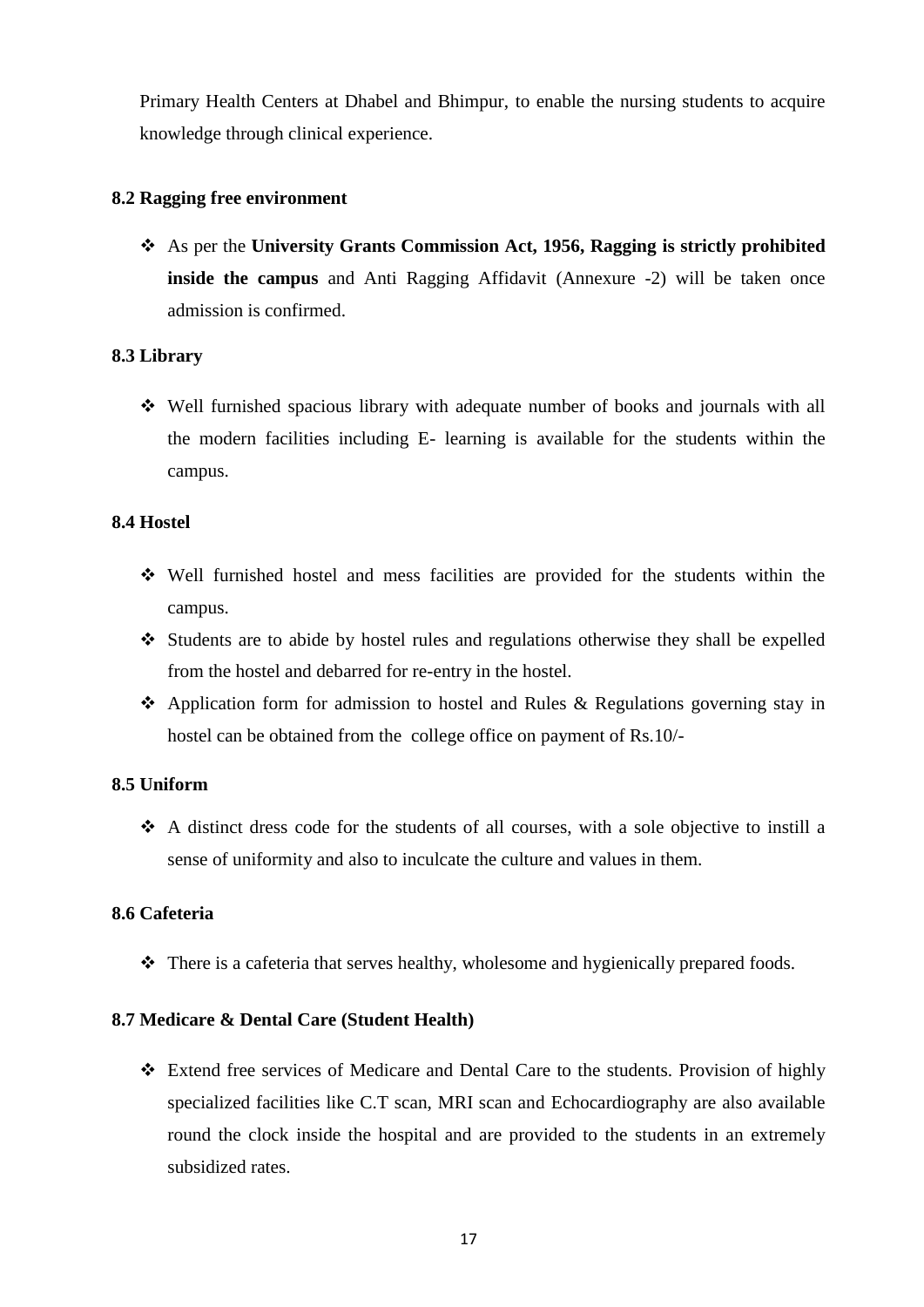#### **8.8 Sports and fitness facilities**

- For all round development of the students liberal arrangements have been made for indoor and outdoor games and sports facilities so as to provide them with ample competitive and recreational opportunities.
- \* To facilitate sports activities, play ground is available for volley ball, badminton and cricket etc. Apart from these, multipurpose ultra modern gymnasiums, yoga and fitness centre is also arranged with the support from the physical trainer.
- $\cdot \cdot$  It provides them ample opportunities for recreations and extracurricular activities after the study hour.
- $\triangleleft$  Students are permitted for participating in various sports events at the institutional, inter collegiate or inter university, state or national level.

#### **8.9 Counseling and Guidance**

- Counseling for a better adjustment to life is provided by the expert counselors and teachers which helps the students to solve the problems arising out of academic and non- academic challenges. Career counseling services are arranged to assist students on a vast spectrum of subjects relating to career planning, employment prospects, career choices and job search.
- Counseling is also provided to help the students in maintaining a healthy mind and cordial relationship among themselves. Services of trained and experienced clinical psychologists are made available to any student who needs guidance at any time.

#### **8.10. Security services**

 $\cdot \cdot$  The college engages 24x7 high –end security service for the safety and security of students.

#### **8.11 Stipend/ Scholarships**

 $\triangle$  Monthly stipend and scholarships during the course for eligible B. Sc. Nursing candidates are provided by the management (As per the protocol)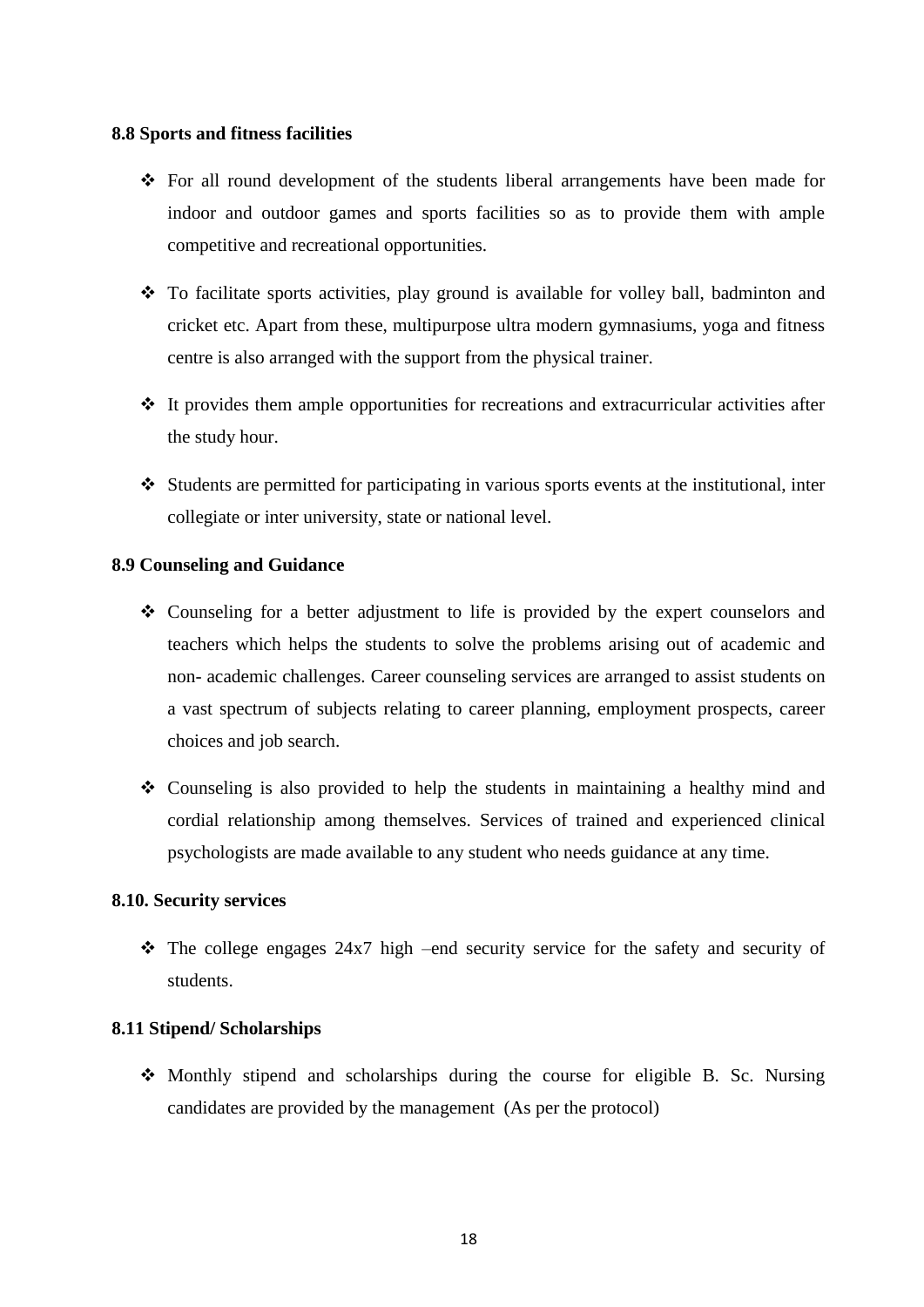#### **8.12 Banking Services**

 $\cdot \cdot$  In order to facilitate quick and easy transactions, especially for outstation students, stipend services are made available through nationalized bank located nearby the college.

#### **8.13 Memberships**

 The students join as members of the Student Nurses Association and after completion of course, can join as a Life Member of Trained Nurses Association, and register their names in the Gujarat Nursing Council and various other organizations in the medical field

# **9.1 RULES AND REGULATIONS TO BE OBSERVED IN THE COLLEGE & HOSTEL**

College of Nursing prepares its graduates to become exemplary citizens by adhering to code of ethics and professional conduct at all times in fulfilling personal and professional obligations.

- 1. Every student admitted to the Basic B.Sc. Nursing and M.Sc. Nursing courses shall have to follow rules and regulations of the Nursing College.
- 2. Students are responsible to the Principal for their behavior, both in and outside the campus.
- 3. All decisions taken by the management are final.
- 4. Students must assemble in the college campus for the prayer sharp at 7.45 am every day.
- 5. Students are required to be regular and punctual for the class. Students are expected to be in the class at least 5 minutes before the commencement of the period.
- 6. Students should maintain perfect order and strict silence inside the lecture hall.
- 7. Movement outside the class room in between lectures should be minimum and for valid reasons only.
- 8. Loitering around the corridors during classes and attending other classes are not allowed.
- 9. Students should maintain silence in the class, library, reading room and in the corridors. Students should make every effort to take care of the college and hospital property and help in maintaining the same. They should not write on the black board, scribble on tables, chairs, walls etc.
- 10. Students are not allowed to come directly in the Principal's office. They can meet Principal only with the permission of the class coordinator.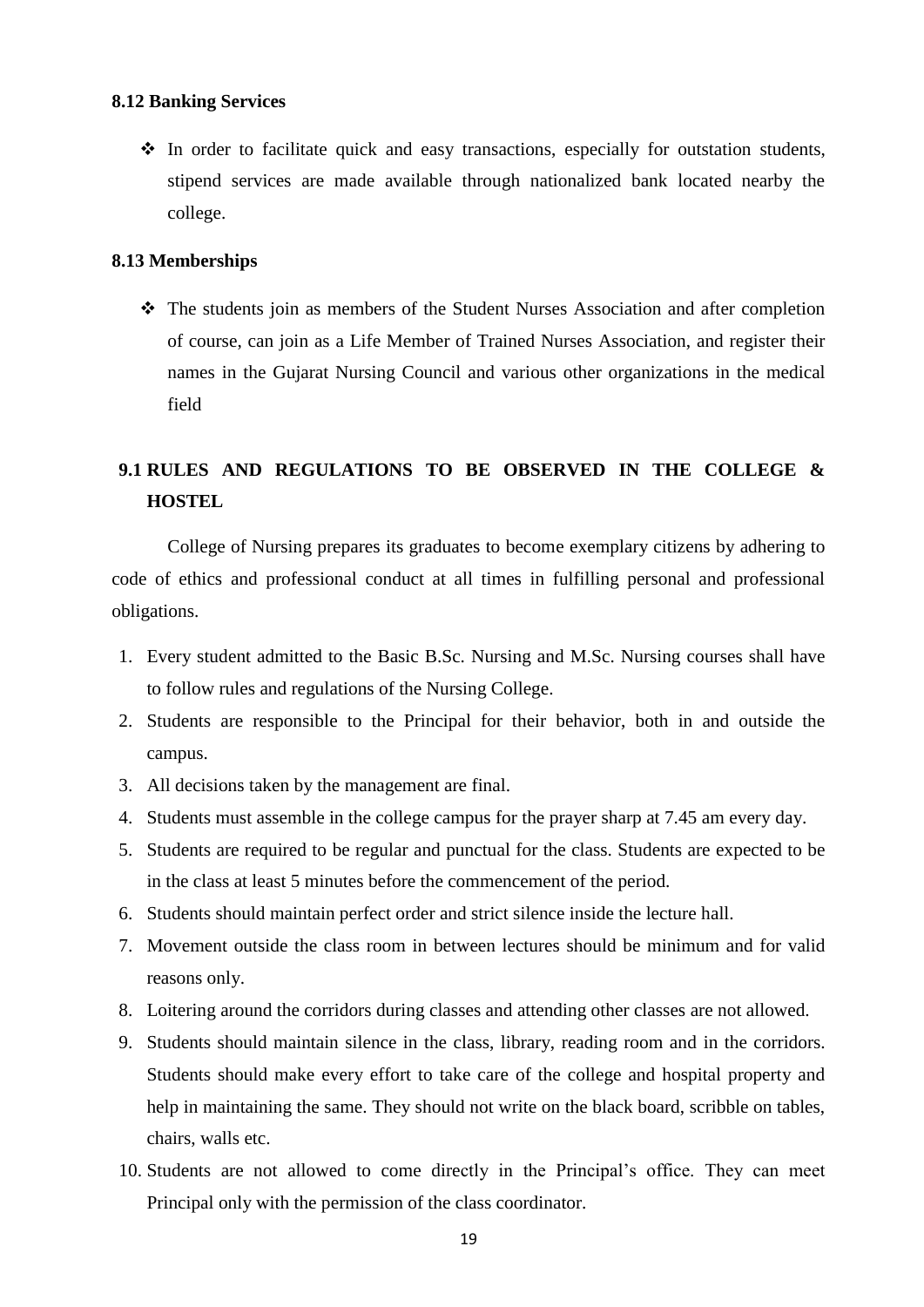- 11. If the students have any problem, they should inform the class representative and the class representative will intimate it to the class coordinators. If the problem is not solved at the class coordinator's level, then the class coordinator will present it to the Principal. No students should by-pass the above mentioned channels. Exceptions are allowed only if the problem is utmost urgent/serious
- 12. A student nurse is not allowed to receive gift or gratuity of any sort at any time from the patients of the hospital or their relatives.
- 13. Students are required to maintain ethical and professional standards in behavior both inside and outside the college, hospital, hostel and community premises.
- 14. Each student is responsible for the proper handling and safe custody of any apparatus or equipment that she may be using in different nursing labs. Misuse or negligence will result in replacement of the particular item by the candidate. Any willful damage done to the property of the college or hospital will be treated as breach of discipline.
- 15. Students are not allowed to paste notices within the institutions without prior written permission from the Office of the Principal.
- 16. Students are forbidden to communicate with any person outside the authority without permission from the Office of the Principal.
- 17. Any student who damages the reputation of the college in any way is liable to be expelled. If any student discontinues the course, she shall clear all dues before leaving the college. If she fails to pay, her original certificates will be retained and will be returned once the dues are cleared by the student.
- 18. Violating the rules of college / Hostel will be dealt with seriously by the college authorities and if necessary dismissal from the college may be considered depending upon the seriousness of the violation.
- 19. The college provides transport facilities for students field work but whenever this is not feasible, the student will have to use public transport at her own expenses.
- 20. When students are posted outside Silvassa/Daman for field experience / field work, expenses shall be borne by the students.
- 21. Rules are subject to change from time to time.

#### **9.2 DRESS CODE:**

The students are expected to attend college well dressed on all working days

1. B.Sc. (N): Navy Blue Pants and Cream color Shirt with Black shoes in clinicals and Purple color churidar with dupatta with Black shoes in college, hair must be put up neatly.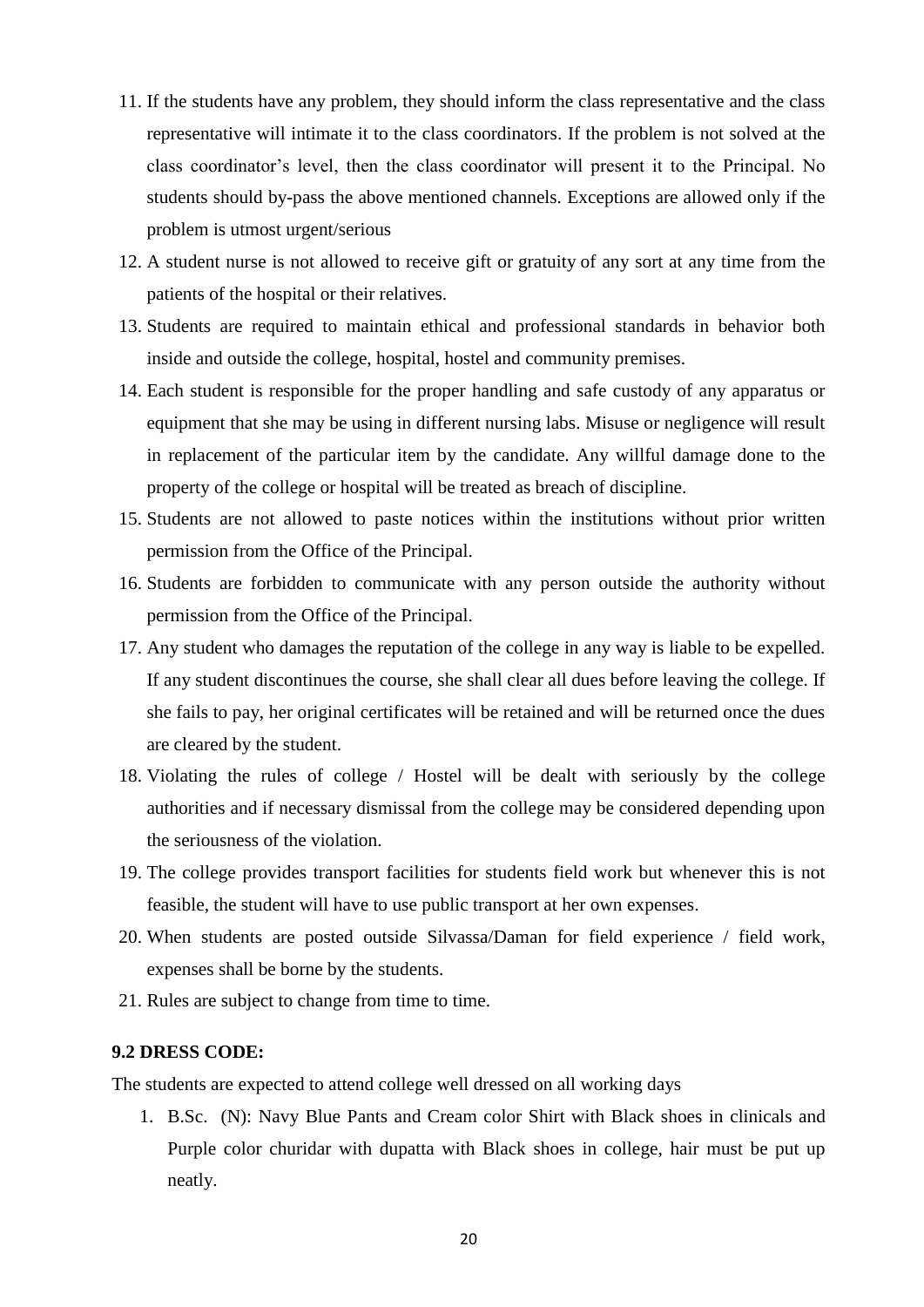- 2. Students are required to wear full uniform during college and hospital. Jewels, ear rings, painted fingernails, threads and bracelets on hands etc. are not allowed. Students must be neat and tidy at all times.
- 3. Students are required to carry their identity cards during college hours, clinical and whenever they are going out and must be produced whenever it is asked by the concerned authority
- 4. Students are encouraged to wear simple and decent dress suitable for an academic environment during the co - curricular activities

#### **9.3 ATTENDANCE REQUIREMENTS:**

- 1. Regular and punctual attendance in all class activities like lectures, demonstrations, practical, clinical teaching, tutorials, tests etc. is compulsory. Regular college time is 8.00 am – 4.00 pm. Students should participate in all college activities like clinical meetings, conferences, guest lectures, seminars as well as sports and cultural activities etc.
- 2. A candidate must have minimum of 80% attendance in theory and practical, in each subject for appearing in examination.
- 3. A candidate must have 100% attendance in each of the practical areas.
- 4. As per the University, INC and GNC regulations, no student shall be allowed to appear in the annual examination of the concerned subject if her theory and practical attendance is less than 80% of the total sessions.
- 5. Permission for leave or absence from the classes must be taken from the teachers.
- 6. In case of illness, permission shall have to be obtained from the Principal to remain absent from studies.
- 7. The students should not be absent / take leave without prior permission from the Principal. Any unauthorized absence will be viewed seriously and liable for punishment.
- 8. If the student is absent for continuous period of five days, the information regarding the leave will be intimated to the guardians/ parents.
- 9. If the student is unable to return on time after vacation due to illness, it is mandatory to submit the Medical Certificate.
- 10. If a student is in need to leave the college or hospital in the middle of a day, for any emergency, she should get sanction from the class coordinator and a letter to that effect must be produced from the parent or guardian.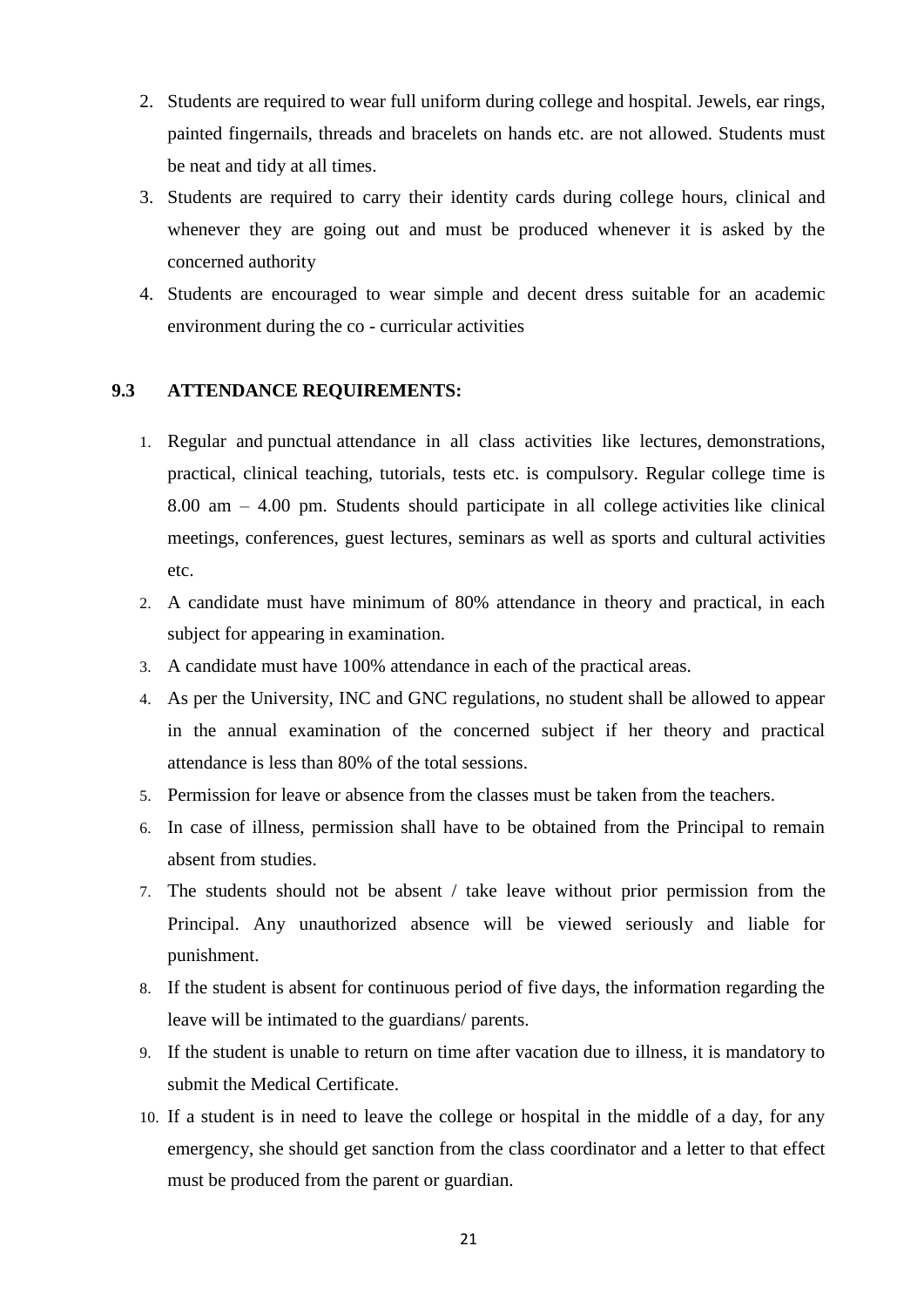#### **9.4 ACADEMIC STANDARDS**

- 1. Students should attend all tests and show good academic progress.
- 2. Regularity in writing tests and satisfactory performance of students in tests are essential for permitting the students to appear for the university examination at the end of the academic year.
- 3. Besides the curricular activities, the students are expected to participate in all extracurricular activities such as sports and cultural programmes.

#### **9.5 DISCIPLINE OF THE STUDENTS**

- 1. Identity Card is mandatory during College and Clinical timings.
- 2. Rules and regulation in relation to students discipline will be enforced effectively to maintain discipline and to keep up the decorum of the College.
- 3. Students should abide by the rules and regulations of the College and hostel strictly.
- 4. Ragging or any other form of indiscipline will invite strict disciplinary action from the management.
- 5. The use of mobile phones in college, hostel and hospital is strictly prohibited.
- 6. For any kind of misbehavior by a student or group of students with staff or creating disturbances in classroom / college / hostel premises, strict disciplinary action will be taken. A student expelled on disciplinary grounds will not be readmitted to this college.
- 7. If any student found in use of liquor or narcotics on hospital duty or in institute premises, she will be suspended from the institute for a specific period or be expelled from the institution.
- 8. Possession of weapons, explosive and other objectionable material in institute/hostel will result in being expelled from the institution.
- 9. Breakage of the articles in the laboratory will be replaced by the student if it is due to her negligence.
- 10. Taking active part in politics will result in being expelled from the institution.
- 11. Student reporting for hospital duty or entering the institute premises in an scruffy appearance is liable for punishment.
- 12. Ragging is an offense and is strictly prohibited in the college / hostel premises. Any student/students involved in such activities will be immediately expelled from the institution. Both junior and senior students are required to maintain cordial relationship with each other and a disciplined atmosphere in the college campus.
- 13. Membership in the Student Nurses' Association is compulsory.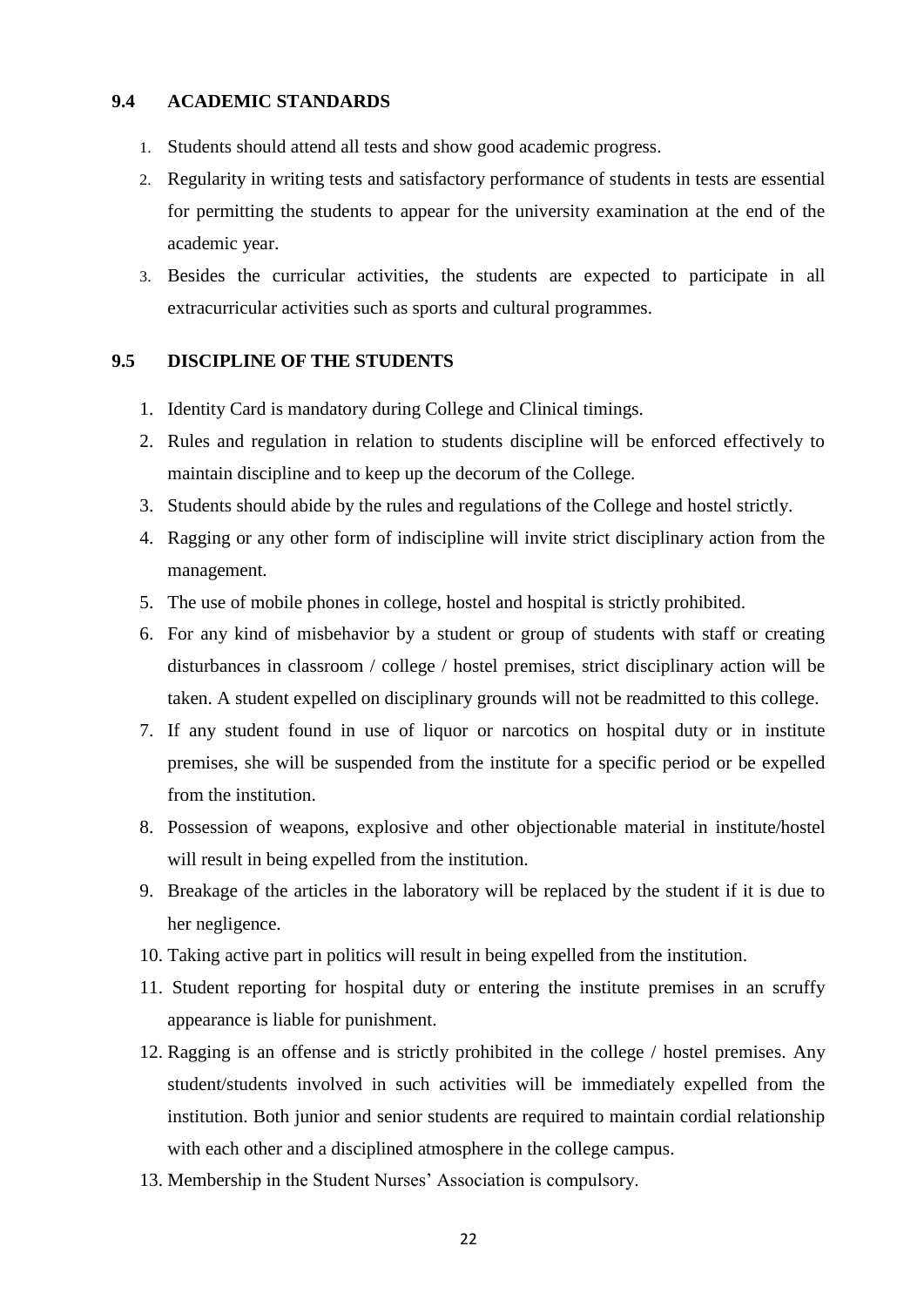14. Students shall be answerable for bringing any friends/colleagues/relatives etc. to the college during regular classes, functions etc. without the permission of the concerned authorities.

#### **9.6 HOSTEL RULES**

- 1. Students attendance will be taken regularly along with breakfast (7:00 am), dinner (8:00 pm) and before going to bed (10:00 pm) by the warden.
- 2. Students are not allowed to use any personal electrical appliances in the hostel.
- 3. Students are not allowed to use mobile phones/laptops in the hostel/ college premises.
- 4. Students are allowed to use office phone/hostel phone in case of emergency with the permission of the Class coordinator or Warden.
- 5. Students are not allowed to keep extra money or valuable items in the hostel. Management is not responsible for its loss.
- 6. Without prior information, the authorities have right to search hostel or students personal belongings at any time to maintain discipline and decorum.
- 7. Lights and fans are to be switched off, when not in use and all lights should be switched off by 11 pm.
- 8. No outside food/ individual celebrations are permitted inside the hostel.
- 9. Wastage of food is not allowed in the hostel. Food should not be taken inside the living room.
- 10. Students are not allowed to carry personal utensils/ Hostel Mess utensils inside/ outside the hostel mess hall.
- 11. The students must keep her room and surroundings neat and clean.
- 12. Relatives or parents are not allowed to enter the living rooms of the hostel.
- 13. List of relatives or visitors with photographs (who will visit the student during the Training period) has to be submitted duly signed by the parents / guardian.]
- 14. No Visitors are allowed to visit the students on college/week days until and unless there is a genuine emergency except on the days permitted for out-pass by the management, failing which leads to cancellation of out pass.
- 15. Students are allowed to go out of the campus only on permitted days.
- 16. Students are sent home, only with the parents/guardians (whose photograph is submitted with authorized visitor form) twice in a month after filling the out pass which is duly signed by the class coordinator and principal.
- 17. Night out-pass for students will be permitted on alternate Saturdays from 5.00 pm till Sunday 4.00 pm, and out-pass days will be finalized by the management.
- 18. Extra leave will not be granted to any student until and unless there is a genuine emergency. The permission has to obtain from class coordinator and principal.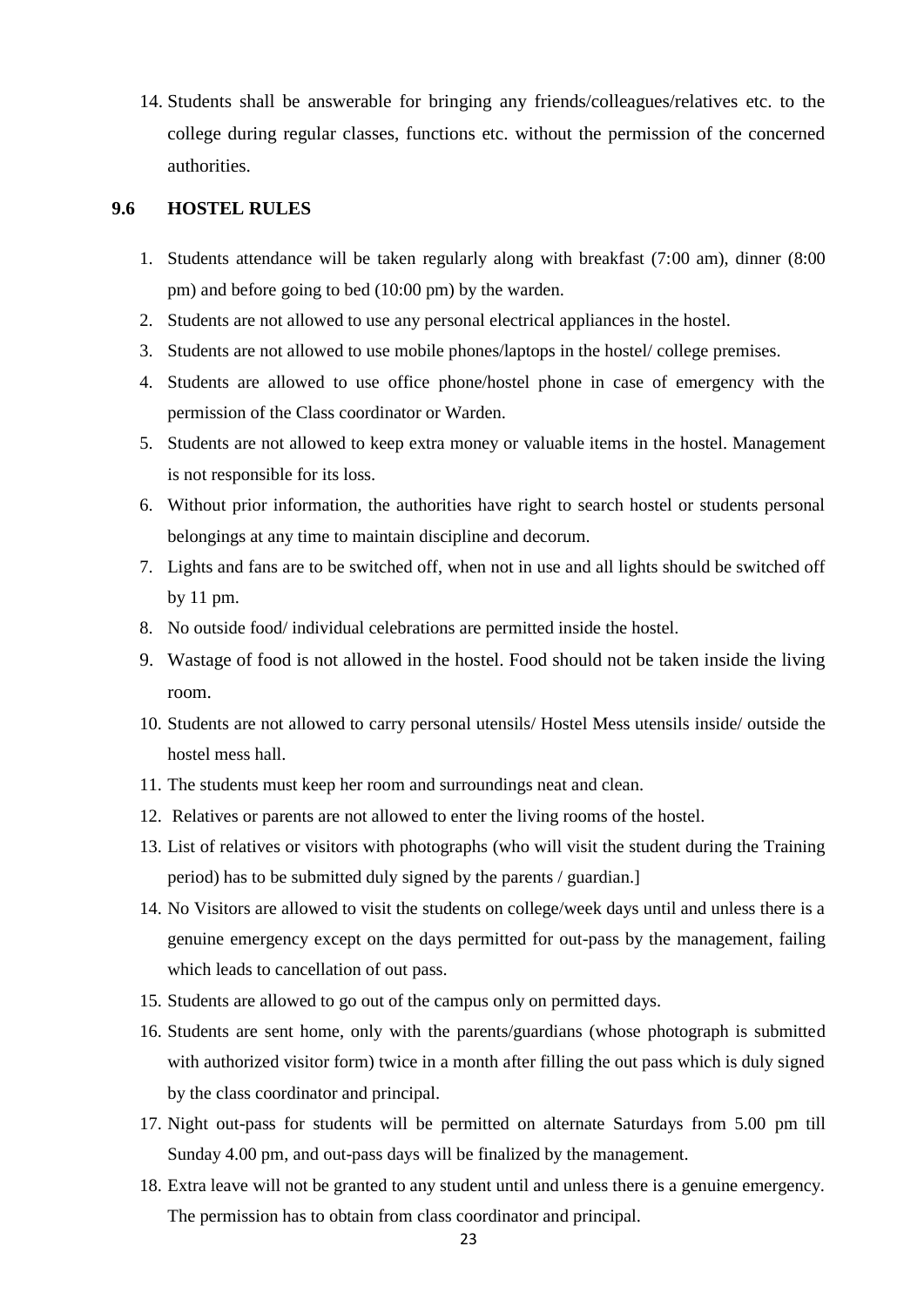- 19. Students are allowed to Watch TV daily for English news from 5:30 to 6:30pm & on Saturday from 8.00 pm- 10.30 pm and on Sunday from 7.00 am to 10.30am.
- 20. The study hours will be from 6:30 pm to 10:00 pm (with break of 30 min for dinner) every day.
- 21. Students should bring the following articles at the time of joining:
	- (i) Blanket/Quilt
	- (ii) Bed sheets
	- (iii) Pillow with pillow cover
	- (iv) Plastic bucket with mug
	- (v) Stationary items
	- (vi) Wrist watch with a second hand
	- (vii) Cream Colour full sleeves sweater.
	- (viii) Rubber slipper
	- (ix) Umbrella.
- 22. Any damage to the Hostel property will be compensated by the student herself.
- 23. In case of any in-disciplinary act/ragging by the student in the hostel/college, she may be asked to vacate the hostel immediately/suspended/dismissed from the college depending upon the nature of the incident.
- 24. Any type of hard drinks and drugs are strictly prohibited inside the campus. Intake of if any is a punishable offense.
- 25. The management has the right to revise rules & regulations from time to time.

## **10 ADMISSION PROCEDURE**

 Before applying, candidates are advised to go through the admission instructions given therein carefully and then fill in the application form computer based and upload the required documents mentioned in the application form.

#### **Last date of receipt of online applications: 12/08/2017**

- Applications will be accepted only through computer based mode. The last date for receiving computer based application will be **12/08/2017**
- Candidates may call on 0260-2640180 for any queries related to filling of application form.

• Institute will not be responsible for any delay in the online applications. Therefore candidates are advised to submit their application well in time instead of waiting for the last date.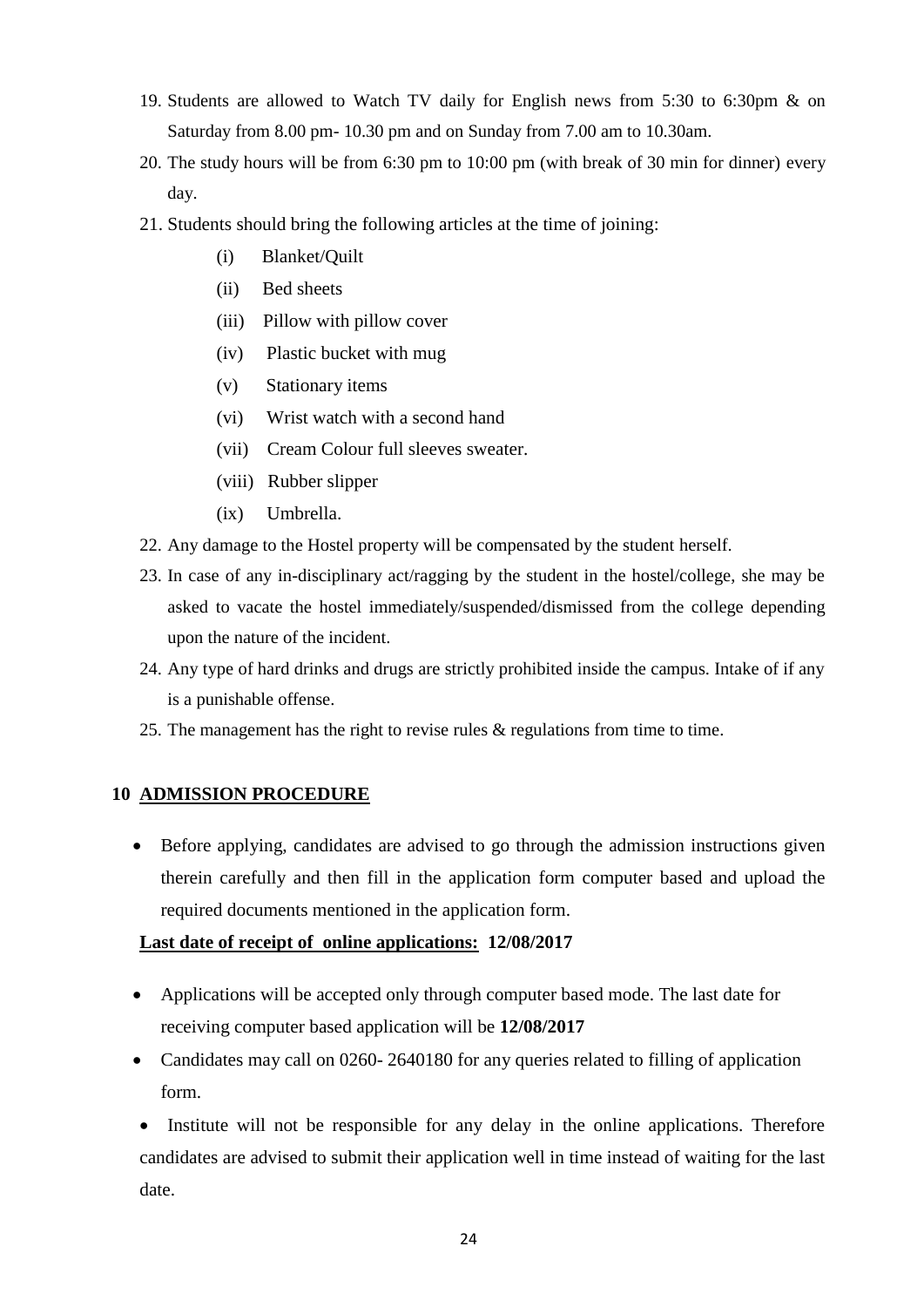• Incomplete applications will not be entertained and no correspondence will be made in this regard.

 The candidates belonging to Scheduled Castes/Tribes/OBC are required to furnish a valid certificate from the Mamlatdar which need to be uploaded along with computer based application )

 **No request for a change in category (General, SC, ST, and OBC) applied for is entertained after the submission of online application**.

- Any attempt on the part of candidate to influence the management directly or indirectly will be treated as unfair means and candidate will be disqualified.
- The decision of the Secretary Health, UT of DD and DNH in the matter of selection of candidate(s) for the course shall be the final.
- In case of any dispute, the same shall be settled within the jurisdiction of Silvassa.
- No individual intimation will be sent to the non selected candidates.

#### **11. INSTRUCTIONS FOR JOINING THE COURSE**

1.The period of training is strictly full time and ordinarily continuous.

- 2.The admission is **provisional,** subject to **approval** by Veer Narmad South Gujarat University, Surat.
- 3.The selected candidates will have to submit the following Original **documents/ certificates** :
	- a. Matriculation mark sheet and passing certificate of high school.
	- b. Mark sheet and passing certificate of (10+2)/Intermediate/ICSC pre-degree Examination (10+2)./ An equivalent with 12 years schooling from a recognized board or University.
	- c. Color Passport Size Photograph- 08
	- d. Transfer certificate / College Leaving certificate
	- e. Migration Certificate for students who are not from Gujarat education board (for **B.Sc Nursing)**
	- f. Caste Certificate
	- g. Recent Non creamy layer certificate for OBC candidates (if applicable)
	- h. Domicile Certificate
	- i. Photo identity proof.
	- j. Medical Certificate (Annexure)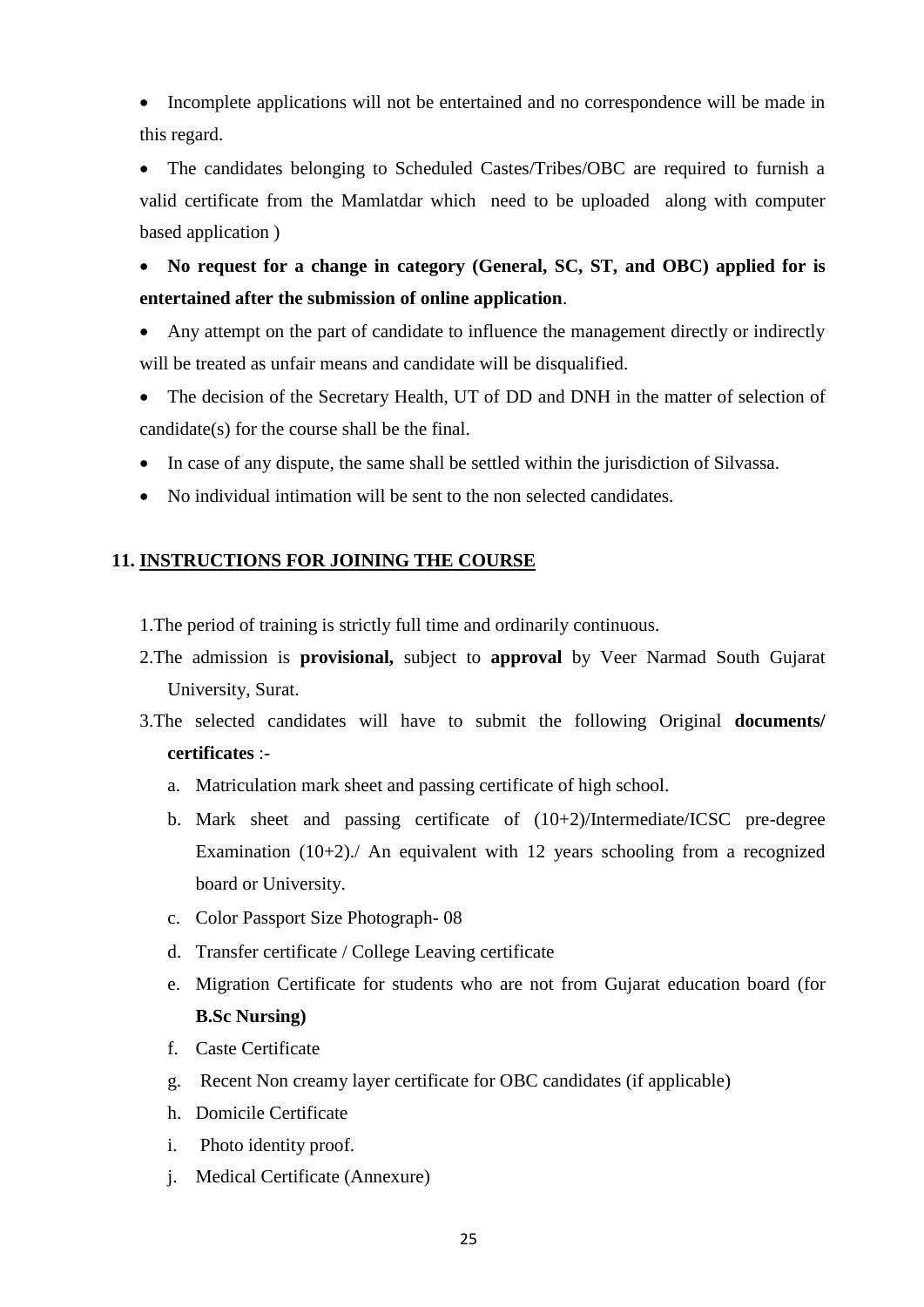- k. The candidates as well as their parents at the time of admission of the students to the Institute will be required to furnish an undertaking in the form of an affidavit that the candidate will not indulge in any form of ragging and will not participate in any kind of misconduct with fellow students. ( Annexure)
- l. The students and the parents also need to submit an undertaking that they will not indulge in any form of misconduct with teachers and other staff at college hostel and Hospital during their entire period and training. (Annexure)
- 4. The rules are subject to change in accordance with the decision of the institute from time to time.

#### **12. ALLOCATION OF SEATS FOR BASIC BSc NURSING**

| <b>Courses</b>                                    | <b>Regions</b> | <b>ST</b>    | <b>SC</b>   | <b>OBC</b>  | <b>GENERAL</b> | <b>TOTAL</b> |
|---------------------------------------------------|----------------|--------------|-------------|-------------|----------------|--------------|
| <b>B.Sc</b><br><b>Nursing</b><br>(Total<br>seats= | <b>DNH</b>     | 20<br>(43%)  | 01<br>(02%) | 02<br>(05%) | 25<br>(50%)    | 48           |
|                                                   | <b>OPEN</b>    | 01<br>(7.5%) | 02<br>(15%) | 03<br>(27%) | 06<br>(50%)    | 12           |
| 60)                                               | <b>TOTAL</b>   | 21           | 03          | 05          | 31             | 60           |

#### **12.1 SHRI VINOBA BHAVE COLLEGE OF NURSING, SILVASSA**

#### **12.2 GOVERNMENT COLLEGE OF NURSING, DAMAN.**

| <b>Courses</b>                | <b>Regions</b> | <b>ST</b> | <b>SC</b> | <b>OBC</b> | <b>GENERAL</b> | <b>TOTAL</b> |
|-------------------------------|----------------|-----------|-----------|------------|----------------|--------------|
|                               | <b>DD</b>      | 03        | 01        | 10         | 26             | 40           |
| <b>B.Sc</b><br><b>Nursing</b> |                | (9%)      | (3%)      | (27%)      | (61%)          |              |
| (Total                        |                | 00        | 01        | 02         | 07             |              |
| seats=                        | <b>OPEN</b>    | (7.5%)    | (15%)     | (27%)      | (50%)          | 10           |
| 50)                           |                |           |           |            |                |              |
|                               | <b>TOTAL</b>   | 03        | 02        | 12         | 33             | 50           |
|                               |                |           |           |            |                |              |

If sufficient number of candidates are not available to fill up the seats reserved for SC, the same seats will be filled-up by ST candidates. Similarly, if sufficient numbers of candidates are not available to fill-up the seats reserved for ST, the same seats would be filled-up by SC candidates. Thereafter, in case of non availability of suitable candidates of SC/ST, the same seats will be filled-up from merit list of General category. Similarly, if sufficient candidates are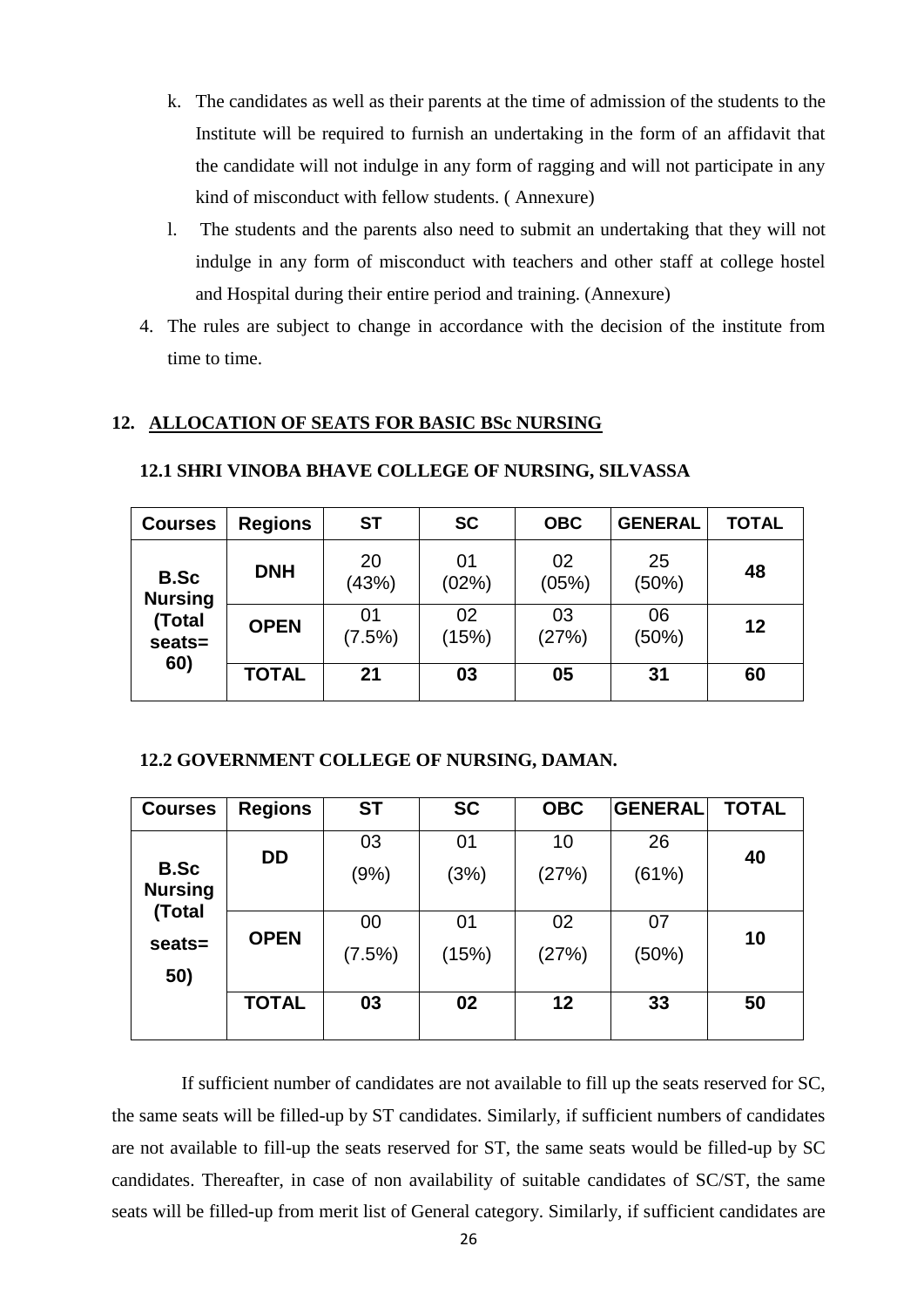not available to fill the seats reserved for OBC, then said seats will be filled in by merit list candidates from General category.

If seats are not filled from the DNH candidates, the preference would be given the Open Category candidates. If seats are not filled from the DD candidates, the preference would be given the Open Category candidates.

Preference will be given to the domicile candidates from U.T. who have partially studied or not studied in UT of DD and DNH.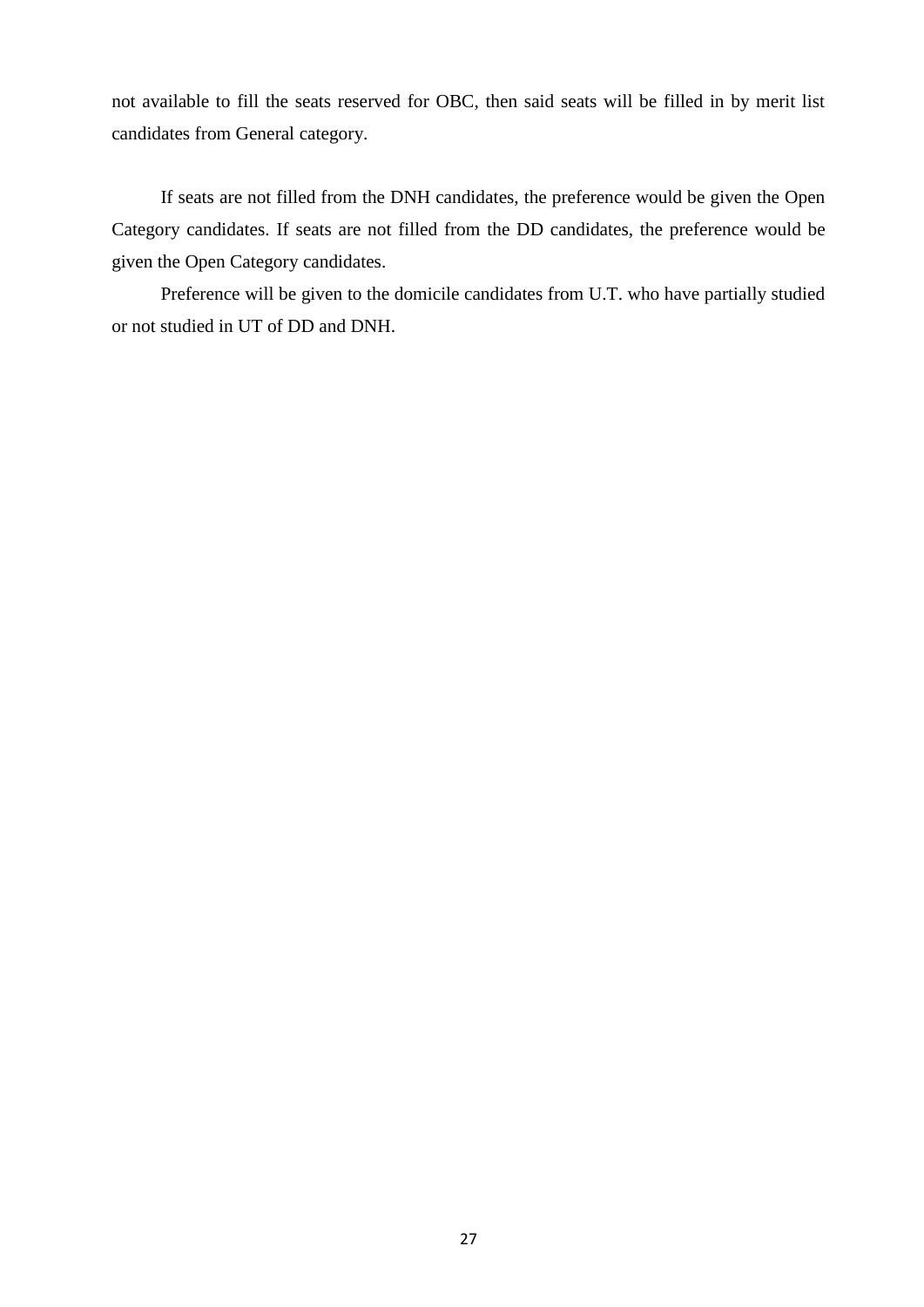#### **ANNEXURE -1**

#### **Medical Fitness Certificate**

It is certified that I have carefully examined Ms/Mrs.

Age\_\_\_\_\_\_\_\_\_\_\_\_ daughter/wife of\_\_\_\_\_\_\_\_\_\_\_\_\_\_\_\_\_\_\_\_\_\_\_\_\_\_\_\_\_\_\_\_\_\_\_\_\_\_\_ and further certify that he/she has good physical and mental health and free from any disability likely to interfere in his/her undergoing Basic B. Sc. Nursing / M.Sc. Nursing Course. She has no abnormality in the heart and lungs and history of mental disease or epileptic fits. Her major test results are as under:-

| A.        | Height                    |
|-----------|---------------------------|
| <b>B.</b> | Weight                    |
| C.        | Pulse                     |
| D.        | <b>B.P.</b>               |
| Ε.        | Urine                     |
| F.        | Blood-Hb                  |
| G.        | Vision                    |
| H.        | Ear Hearing and Discharge |
| I.        | Chest                     |
| J.        | Abdomen                   |
| K.        | Menstruation              |
| L.        | Vaccination               |
| M.        | Congenital defects if any |

Remarks by examining Medical Officer:

Medically fit / unfit

Place:

**Signature of Medical Officer** (Stamp with designation)

(Medical Council Registration No.) Only MBBS and above

Date: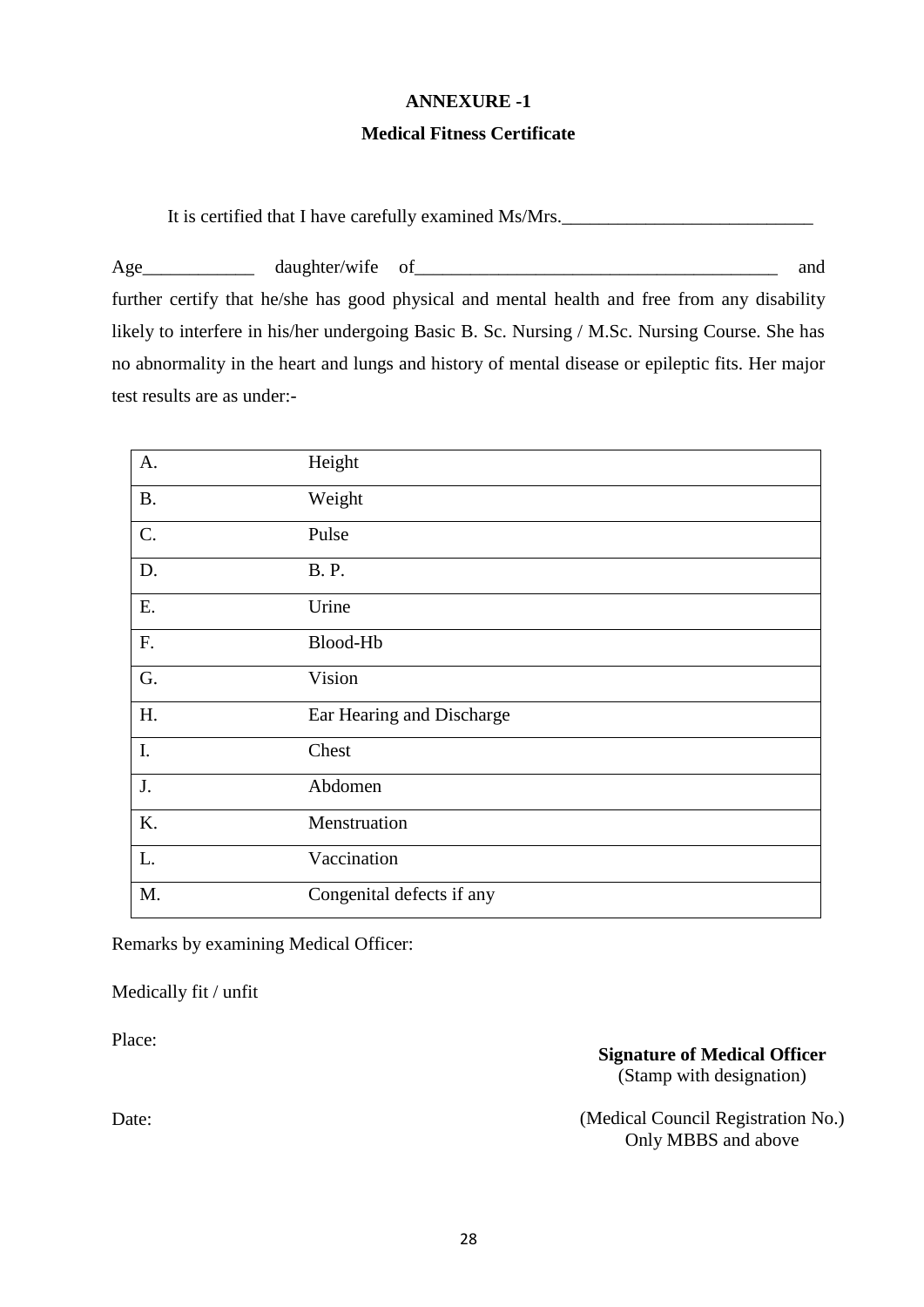## **ANNEXURE -2A Anti Ragging Affidavit** *AFFIDAVIT BY THE STUDENT*

- 1. \_\_\_\_\_\_\_\_\_\_\_\_\_\_\_\_\_\_\_\_\_\_\_\_\_\_\_\_\_\_\_\_\_\_\_\_\_\_\_\_\_ (full name of student with admission/registration/enrolment number)  $D/O / W/O$ ., Mr been admitted to  $(name of the$ institution), have received a copy of the UGC Regulations on Curbing the Menace of Ragging in Higher Educational Institutions, 2009, (hereinafter called the "Regulations") carefully read and fully understood the provisions contained in the said Regulations.
- 2. I have, in particular, perused clause 3 of the Regulations and am aware as to what constitutes ragging.
- 3. I have also, in particular, perused clause 7 and cause 9.1 of the Regulations and am fully aware of the penal and administrative action that is liable to be taken against me in case I am found guilty of or abetting ragging, actively or passively, or being part of a conspiracy to promote ragging.
- 4. I hereby solemnly aver and undertake that
	- i. I will not indulge in any behavior or act that may be constituted as ragging under clause 3 of the Regulations.
	- ii. I will not participate in or abet or propagate through any act of commission or omission that may be constituted as ragging under clause 3 of the Regulations.
- 5. I hereby affirm that, if found guilty of ragging, I am liable for punishment according to clause 9.1 of the Regulations, without prejudice to any other criminal action that may be taken against me under any penal law or any for the time being in force.
- 6. I hereby declare that I have not been expelled or debarred from admission in any institution in the country on account of being found guilty of, abetting or being part of a conspiracy to promote, ragging; and further affirm that, in case the declaration is found to be untrue, I am aware that my admission is liable to be cancelled.

| Declared this | <b>2716</b><br>TC | month<br>люния |  |
|---------------|-------------------|----------------|--|
|---------------|-------------------|----------------|--|

Signature of the deponent Name:

\_\_\_\_\_\_\_\_\_\_\_\_\_\_\_\_\_\_\_\_\_\_

#### VERIFICATION

Verified that the contents of this affidavit are true to the best of my knowledge and no part of the affidavit is false and nothing has been concealed or misstated therein.

| Verified at | (Place) on this the | (Day) of | (Month) |
|-------------|---------------------|----------|---------|
| (Year)      |                     |          |         |

Signature of the deponent

Solemnly affirmed and signed in my presence on this the  $\Box$  (Day) of  $\Box$  (Month)  $\Box$ (Year) after reading the contents of this affidavit.

#### OATH COMMISSIONER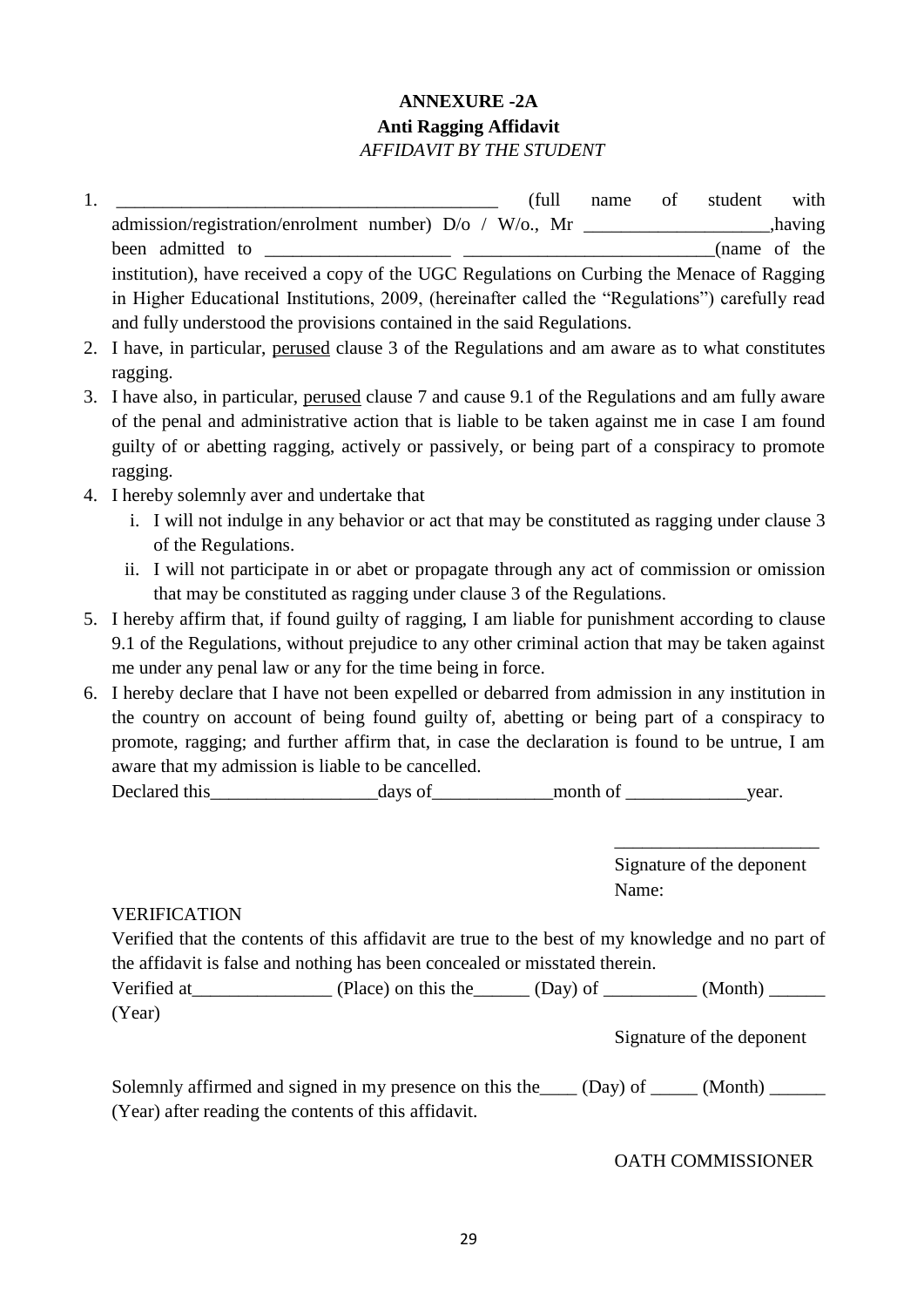## **ANNEXURE -2B Anti Ragging Affidavit** *AFFIDAVIT BY PARENT / GUARDIAN*

- 1. Mrs/Ms
- 2. *(full name of parent/guardian) father/mother/guardian of, (full name of student with admission/registration/ enrolment number, having been admitted to (name of the Institution),*  have received a copy of the UGC Regulations on Curbing the Menace of Ragging in Higher Educational Institutions, 2009, (hereinafter called the "Regulations"), carefully read and fully understood the provisions contained in the said Regulations.
- 3. I have, in particular, perused clause 3 of the Regulations and am aware as to what constitutes ragging.
- 4. I have also, in particular, perused clause 7 and cause 9.1 of the Regulations and am fully aware of the penal and administrative action that is liable to be taken against my ward in case he/she is found guilty of or abetting ragging, actively or passively, or being part of a conspiracy to promote ragging.
- 5. I hereby solemnly aver and undertake that
	- I. My ward will not indulge in any behavior or act that may be constituted as ragging under clause 3 of the Regulations.
	- II. My ward will not participate in or abet or propagate through any act of Commission or omission that may be constituted as ragging under clause 3 of the Regulations.
- 6. I hereby affirm that, if found guilty of ragging, my ward is liable for punishment according to clause 9.1 of the Regulations, without prejudice to any other criminal action that may be taken against my ward under any penal law or any law for the time being in force.
- 7. I hereby declare that my ward has not been expelled or debarred from admission in any institution in the country on account of being found guilty of, abetting or being part of a conspiracy to promote, ragging; and further affirm that, in case the declaration is found to be untrue, the admission of my ward is liable to be cancelled.

| Declared this | $\alpha$ | month | vear |
|---------------|----------|-------|------|
|---------------|----------|-------|------|

Signature of the deponent Name : Address : Telephone/Mobile No.

#### VERIFICATION

Verified that the contents of this affidavit are true to the best of my knowledge and no part of the affidavit is false and nothing has been concealed or misstated therein.

Verified at (place)  $\qquad \qquad \text{on this the (day)} \qquad \qquad \text{of (month)} \qquad \text{, (year)}$ Signature of the deponent

Solemnly affirmed and signed in my presence on this  $\qquad \qquad$  (day) of (month), (year) after reading the contents of this affidavit.

OATH COMMISSIONR